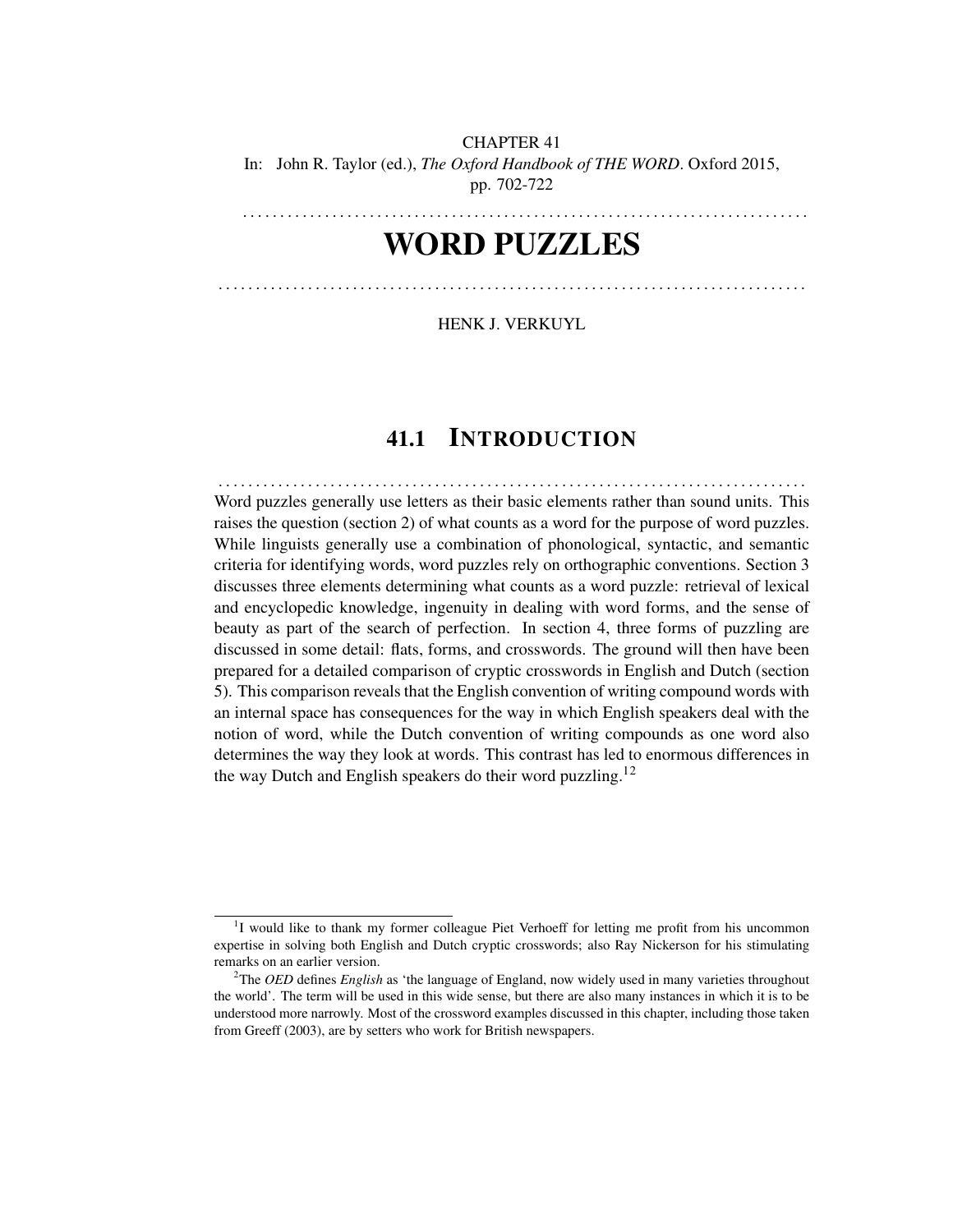# 41.2 WHAT COUNTS AS A WORD (IN PUZZLING)?

. . . . . . . . . . . . . . . . . . . . . . . . . . . . . . . . . . . . . . . . . . . . . . . . . . . . . . . . . . . . . . . . . . . . . . . . . . . . . . .

### 41.2.1 Word and morpheme

A third of the way into the last century, Bloomfield (1933:178) gave his famous definition of a word as a 'minimal free form': a word is the smallest linguistic unit able to be used 'on its own'. The definition can lead to tricky questions, such as whether or not the determiners *an* and *the* in *an apple* and *the apple* are words. To circumvent problems such as these, linguists tended to work with the notion of morpheme, understood as the smallest unit able to carry meaning.

A morpheme consists of phonemes, defined as the smallest segmental sound units capable of making a meaning distinction. The focus on morphemes and phonemes had the effect of detaching linguistic units from their written appearance: how a word was spelled was of no significance. English could have been written in Georgian rather than Roman letters; it would have been the same language and would have sounded just the same. In 1929, Turkish changed from using Arabic script to Roman script, and still remained Turkish.

Nowadays linguists are more willing to take wordhood as a theoretical concept. Even so, when morphologists (not 'wordists') do so, they see a word as a layered complex of phonological, syntactic, and semantic characteristics (see, among many others, Allwood et al (2001); Booij 2007; Jackendoff 2002; Spencer 1991). Taking a word as a threelayered theoretical construct, however, ignores the fact that speakers of English are likely to think of the word *black* as having five letters rather than the four phonemes /b/, /l/, /æ/, and /k/. In their judgement about what counts as the basic units for carrying meaning, they take into account this fourth layer of their knowledge about words, namely the orthographic system. This conforms with the popular definition of a word as an uninterrupted sequence of letters surrounded by spaces (or punctuation marks). Puzzle-makers do not ask for phonemes but for letters. The notion of a word puzzle is therefore firmly based in the orthographic conventions of a particular language. In the mental lexicon, the orthography of a word is an important factor in the knowledge speakers have of a word, and (as just mentioned) the orthographic information may even be more salient than phonological information.

#### 41.2.2 Compounding

At this point it is necessary to also take compounding into account. The English word *rivermouth* is composed of the two words *river* and *mouth*. Dutch has the same procedure: *rivier* and *mond* make *riviermond*. However, there is a clear difference between the two languages. in English the preferred option is to write the components of the compound as separate words: *river mouth*, the orthographic form *rivermouth* being somewhat unusual. In Dutch, the convention is to write the compound without an internal space. French is even more outspoken than English as one can see in Table 41.1.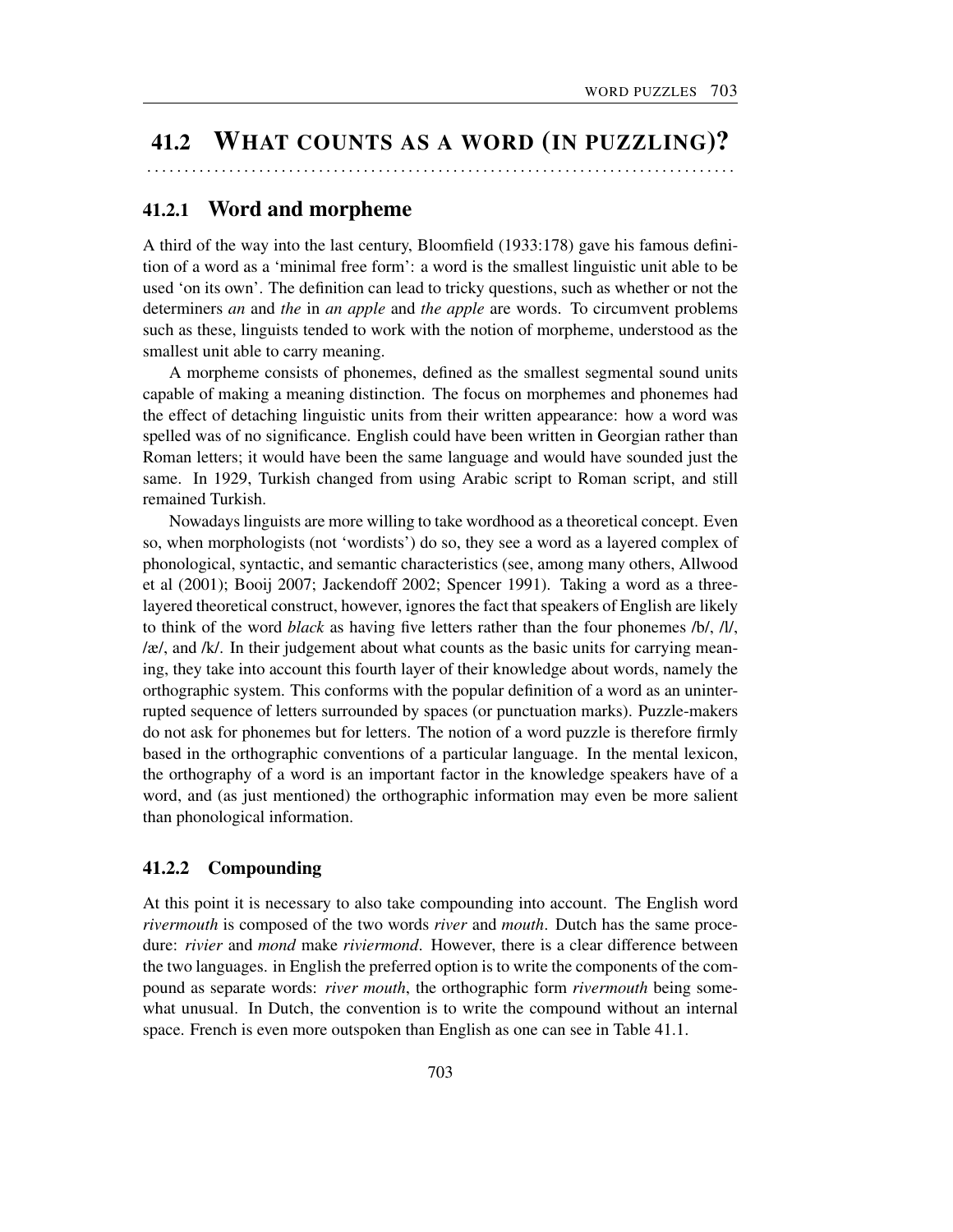| English          | Dutch             | French           |  |  |
|------------------|-------------------|------------------|--|--|
|                  |                   |                  |  |  |
| river basin      | stroomgebied      | bassin fluvial   |  |  |
| riverbank        | rivieroever       | rive             |  |  |
| river mouth      | riviermond        | embouchure       |  |  |
| blood group      | bloedgroep        | groupe sanguin   |  |  |
| bloodstain       | bloedvlek         | tache de sang    |  |  |
| city hall        | stadhuis          | hôtel de ville   |  |  |
| cityscape        | stadsgezicht      | vue de la ville  |  |  |
| concert hall     | concertgebouw     | salle de concert |  |  |
| sign language    | gebarentaal       | langage gestuel  |  |  |
| crossword puzzle | kruiswoordraadsel | mots croisés     |  |  |
| fine-tooth comb  | stofkam           | peigne fin       |  |  |
| road hog         | wegpiraat         | fou du volant    |  |  |

Table 41.1: Compounding in English, Dutch and French

There has been an intensive discussion about the word status of the examples in this Table 41.1. With respect to the English column, it is generally agreed that a compound word—spaced or not—is a word and not a phrase, not least because the qualifying word lacks a determiner. In French, however, the situation is more complex: some of the examples do contain an article in the modifying part: *fou du volant*, *vue de la ville*. In Dutch and German, compounding results in just one word, written without internal spaces. If there is an exhibition (in Dutch: *tentoonstelling*) of tents (in Dutch: plural *tenten*), then the Dutch have a *tentententoonstelling*; if this exhibition concerns oxygen tents (in Dutch: plural *zuurstoftenten*), then they are able to stage a *zuurstoftentententoonstelling*. And so on. Nowadays, however, most Dutch speakers use English as their second reading language; because of this there is an increasing tendency to follow the English orthographic convention and to insert a word space.

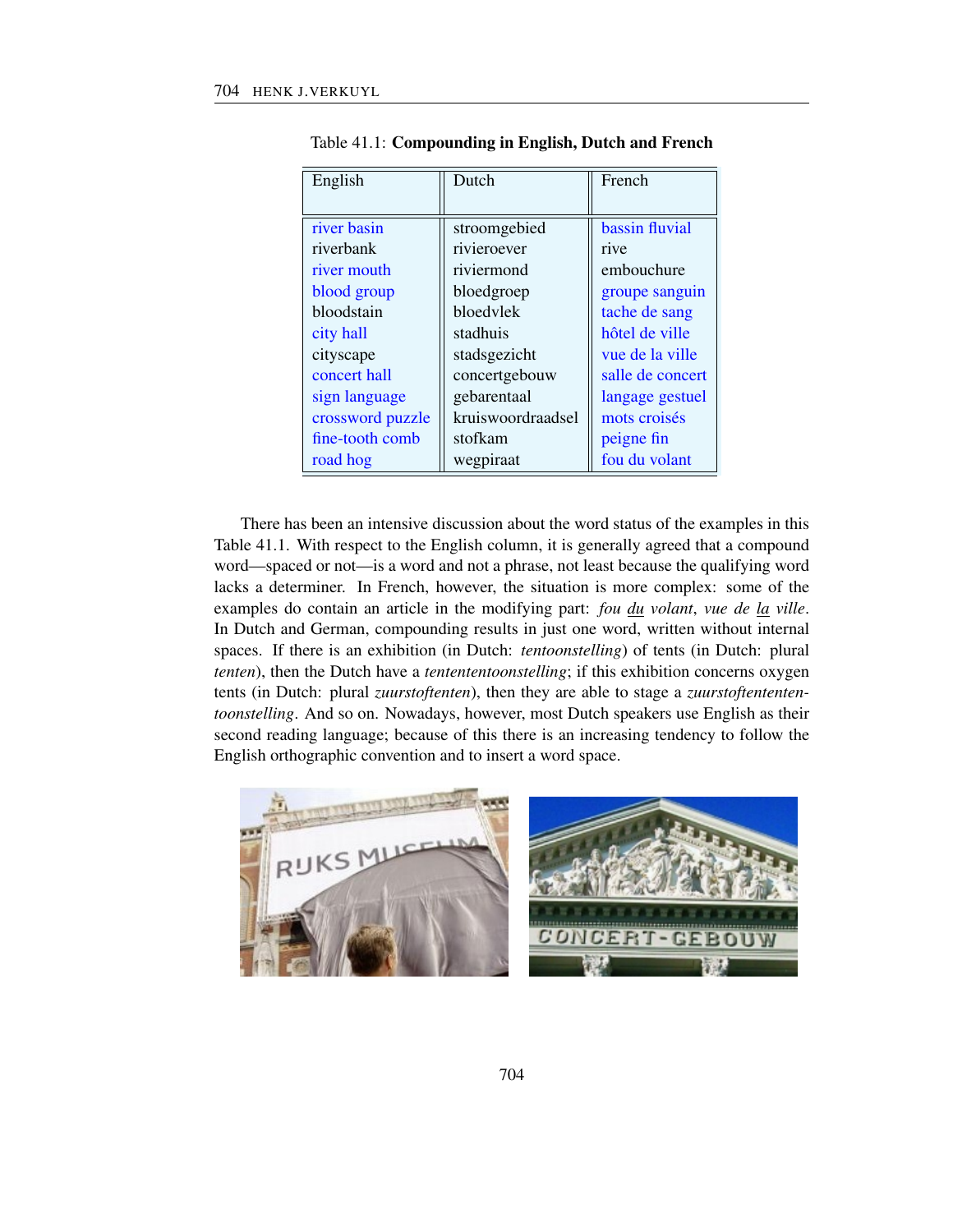This trend no doubt explains the indignation and strong disapproval expressed in 2012 by the Dutch Foundation for Spotting Incorrect Spacing (no joke!) when a designer made a new logo for the Rijksmuseum (National Gallery) in Amsterdam in which she separated RIJKS and MUSEUM by a space. Here the old genitive *s* clearly occupies the space that would occur between the compounding elements *rijk* and *museum* in *rijk museum* with the *s* as a linking element. Words with *rijks-* as their first element therefore need to be written as one word. In letters to the editors of daily newspapers one often finds indignation expressed about the decline of the Dutch language, manifest whenever dailies write *bloed groep* 'blood group' and *kruiswoord raadsel* 'crossword puzzle'. Mostly, these reactions are in the context of resistance to the penetration of English into Dutch. In the Rijksmuseum case, though, it was seen as an incorrect use of the language. It did not help very much when the designer was supported by a commissioner who pointed out that in 1865 the architect Cuypers had RIJKS MUSEUM engraved on one of the pillars in the way shown on the upper picture. It is interesting to see that at that time people were uncertain about how to spell new compounds. On the tympanum of the Concertgebouw in Amsterdam, built in the same period, one can still read CONCERT-GEBOUW. In the Dutch spelling system, the hyphen has the function of connecting two words until such time as their status as a compound has become sufficiently familiar so that it can be spelled as one word.<sup>3</sup> Nowadays, both *Rijksmuseum* and *Concertgebouw* have reached the status of being spelled without any space, and this practice will no doubt be maintained until the influence of English spelling conventions becomes too great to resist.

In spite of the uncertainty about whether or not compounds count as one word, the English puzzle setters generally identify the basic unit of the crossword puzzle as one orthographic word. That is, for obtaining the answer:



they give a Clue  $C = Each MP$  needs one composed (6,6) rather than taking the answer as a word consisting of twelve letters. The signal (6,6) is used to indicate that the comma stands for a space separating two words of six letters which happen to form a compound. (We may note in passing that this clue contains an anagram spread over the three underlined words, the missing I being provided by *needs one*.) In the case of *fine-tooth comb* the proper signal would be (4-5,4). American setters have fewer scruples; in the above example, Shortz (2006) would not give the (6,6) information at all.

This section has focused on the first part of the compound *word puzzle*, in the following section we will discuss what goes into the notion of a puzzle.

 $3A$  similar trend is of course operative in English. As new compounds become more frequent, they sometimes come to be written either with a hyphen or as one word without a space. Even so, the option of writing compounds without a space generally remains available.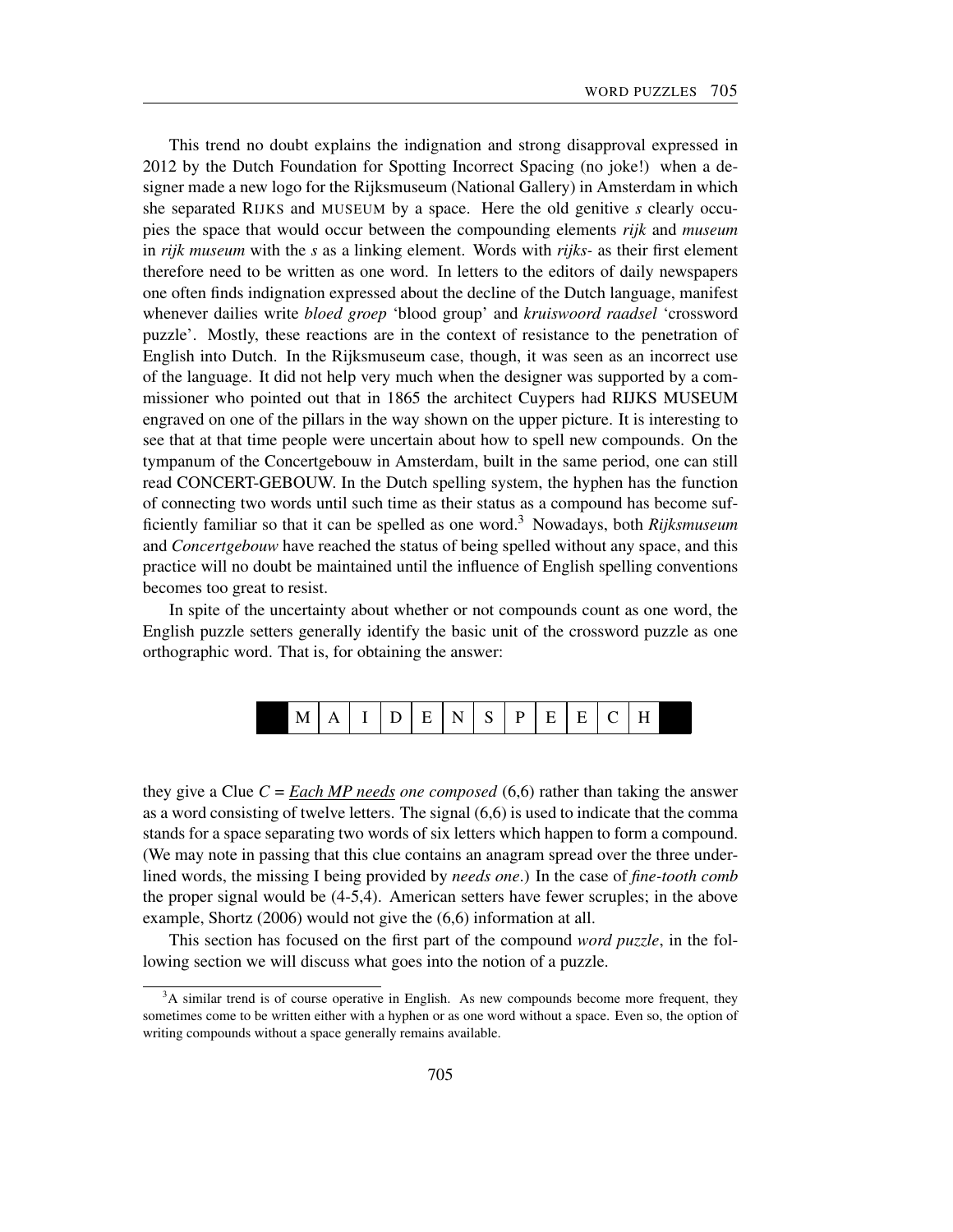# 41.3 WHAT COUNTS AS PUZZLING (IN WORD PUZZLING)?

. . . . . . . . . . . . . . . . . . . . . . . . . . . . . . . . . . . . . . . . . . . . . . . . . . . . . . . . . . . . . . . . . . . . . . . . . . . . . . .

### 41.3.1 Knowledge

There are crossword puzzles which mainly focus on knowledge. The clue *Capital of Iran* leads to the answer TEHRAN. The problem here is to get to this piece of encyclopedic knowledge by consulting one's memory and, if one does not succeed, by consulting puzzle dictionaries or internet sites. Puzzles of this kind do not require ingenuity, yet they fall under the heading of word puzzles, in this case because the clue asks for a proper name with six letters. A game often played during long car journeys is geographical chaining. With TEHRAN as the starting point, the first link could be NAIROBI, the second ISLAMABAD, the third DENVER, etc. Here the players are led by the implicit clue *Capital of* . . .. In this way, parents may extend the knowledge of their children (or their own) in all sorts of encyclopedic domains such as names of towns, rivers, proper names, musical instruments, or historical personages.

Knowledge is also the only guide in getting from the clue *a low long sound expressing discomfort* (4) to the right answer MOAN. In this case, puzzlers have to access the right-hand side of their mental dictionary entry for *moan* something in the nature of 'noise expressing discomfort due to physical mental suffering or sexual pleasure often in the form of a low long sound' in order to get to the headword *moan* itself. The basic idea of a puzzle of this kind is that the clue gives sufficient information from the definition in order for the puzzler to arrive at the appropriate headword.

In a regular dictionary the headword (H) *hypothermal* is explained in terms of a definition (D) in which descriptions such as 'not very hot', 'tepid' and 'lukewarm' are likely to appear. Looking up the headword *tepid*, however, one does not find 'hypothermal' as an explaining term in the definition but rather something like 'only slightly warm, almost cold' but also 'lukewarm'. Similarly, *lukewarm* might be defined as 'barely or moderately warm', 'tepid'. If  $>$  stands for 'more difficult or at the same level of difficulty', H  $\geq$  D represents the way in which a regular dictionary relates H to D. H is explained in terms which are easier than H, or in terms which are equal in difficulty. Puzzle dictionaries are quite different in that they have a  $D \leq H$ -relation, where D is (part of) the clue and H is the answer. In a puzzle dictionary—in fact, a reverse semantic dictionary—the entry

#### • lukewarm tepid  $(5)$ , hypothermal  $(11)$

has this structure, where, in terms of difficulty, *lukewarm* = *tepid* and *lukewarm* < *hypothermal*. 'Difficulty' may be taken here as pertaining to specialized vocabulary that can be seen as technical, professional, learned, elitist, and so on. One may also understand 'difficult' as equivalent to 'less common.' Sometimes, the clue simply counts as a synonym of the answer, as in the case of the clue *wealthy* requiring the answer PROS-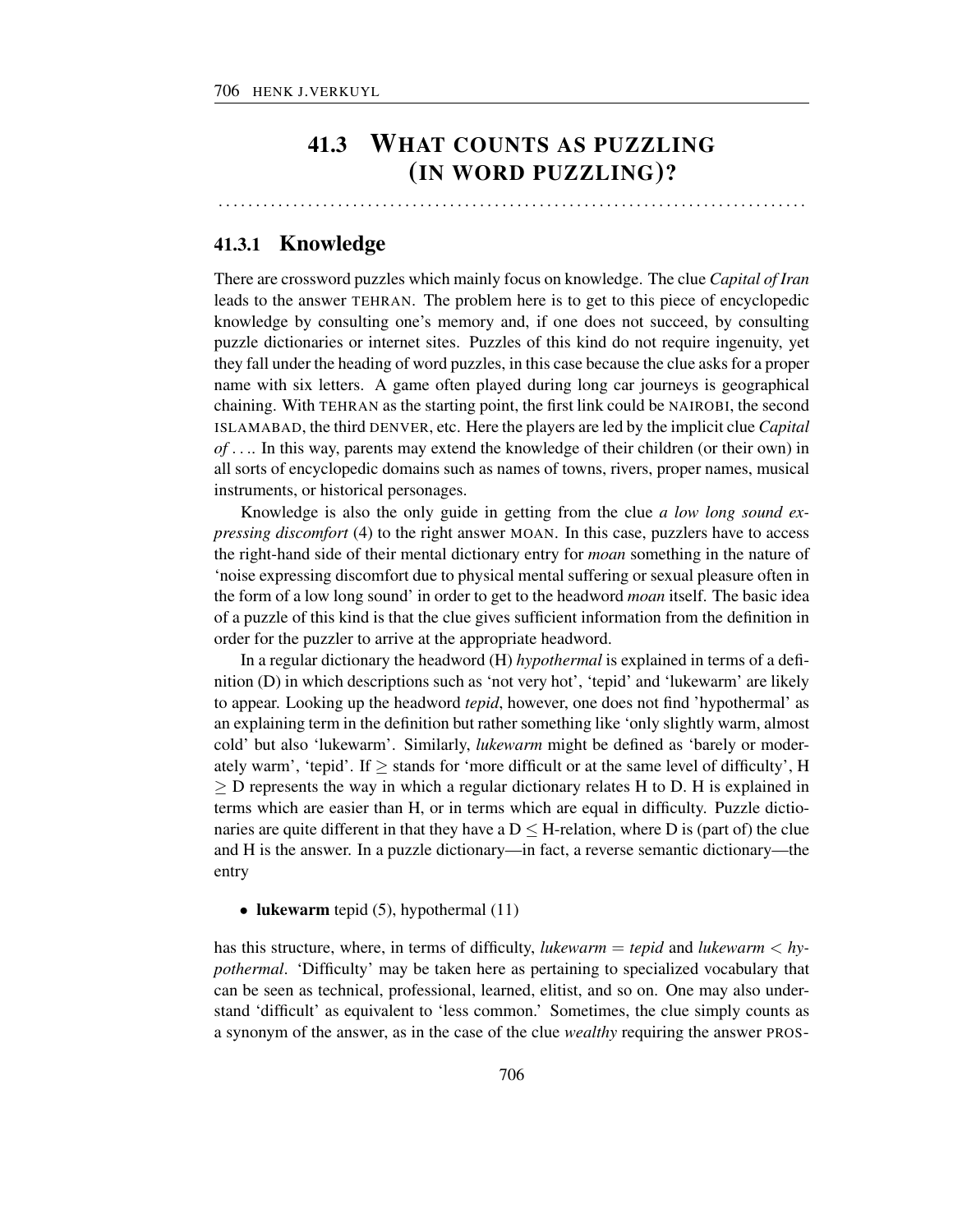PEROUS. In most cases, however, the clue is a hyponym or has an even weaker semantic relation with the answer, as in the pair *hang around* - WAIT.

This form of puzzling is often considered a mere pastime (read: waste of time). In order to counter this reproach, puzzlers may point out that they see it as a way for people to keep their vocabulary up to date or even to extend it. They have support from cognitive scientists who maintain that mental activities fostered by this kind of puzzle do indeed appear to contribute to keeping the brain in good working order under the rubric: 'If you don't use it you lose it' (Hall et al. 2009; Keijzer 2011; Nickerson 1977).

### 41.3.2 Ingenuity

Ingenuity comes in as soon as structure is involved. Word forms are structured entities, so there may be a relation between the structure of the clue and the structure of the answer. For example, a puzzle maker may invent the clue *Large bay with a distorted sort of long low sound* (4). Here the solution depends on the D-to-H strategy discussed above. First, a large bay, or a large area of sea enclosed by land, can be called a gulf. Second, the description 'long low sound' should be sufficient to evoke the headword *moan*. The next step is suggested by the word *distorted* and involves mapping the collection of letters *moan* onto another collection of letters, in *Oman*. This connection is partly dependent on encyclopedic knowledge because one has to know that there exists a Gulf of Oman. The phrase *large bay* in the clue justifies the transformation of *moan* into its anagram OMAN.

There is more to ingenuity than moving letters around. Consider the clue *This country joins two countries diametrically opposed* (7). Here the idea is to piece together two proper names in a way suggested by the clue in order to get a new proper name consisting of seven letters. One has to find two countries diametrically opposed, which is quite difficult given that there are nearly 200 countries in the world. In order to prevent loss of interest, the setter may therefore decide to give some more information by rephrasing the clue as *This European country joins two Asian countries diametrically opposed* (7). That should enable the puzzler to find the answer ROMANIA, which contains both *Iran* and *Oman* and joins them together in an acceptable way. Here ingenuity goes hand in hand with geographical knowledge.

The qualification 'in an acceptable way' raises a crucial issue: both *Iran* and *Oman* have an *n* and one does not find two *n*'s in *Romania*. The join has an overlap, whereas Oman and Iran are discrete. It is precisely on this point that we see that the *OED* definition of *puzzle*—'a game, toy, or problem designed to test ingenuity or knowledge' lacks an important element, namely that the solution should invoke the sense of beauty. Beauty is for many puzzlers the decisive factor. It raises questions like: Is it pleasing to join two words of four letters into a complex of seven letters by suppressing an *n*? Is the join of OMAN and IRAN comparable to the telescoping of two parts of a drainpipe (allowing the suppression of an *n*) or does it require strict adjacency (with no suppression)? A choice between these options is guided by a sense of beauty: drainpipe aesthetics, which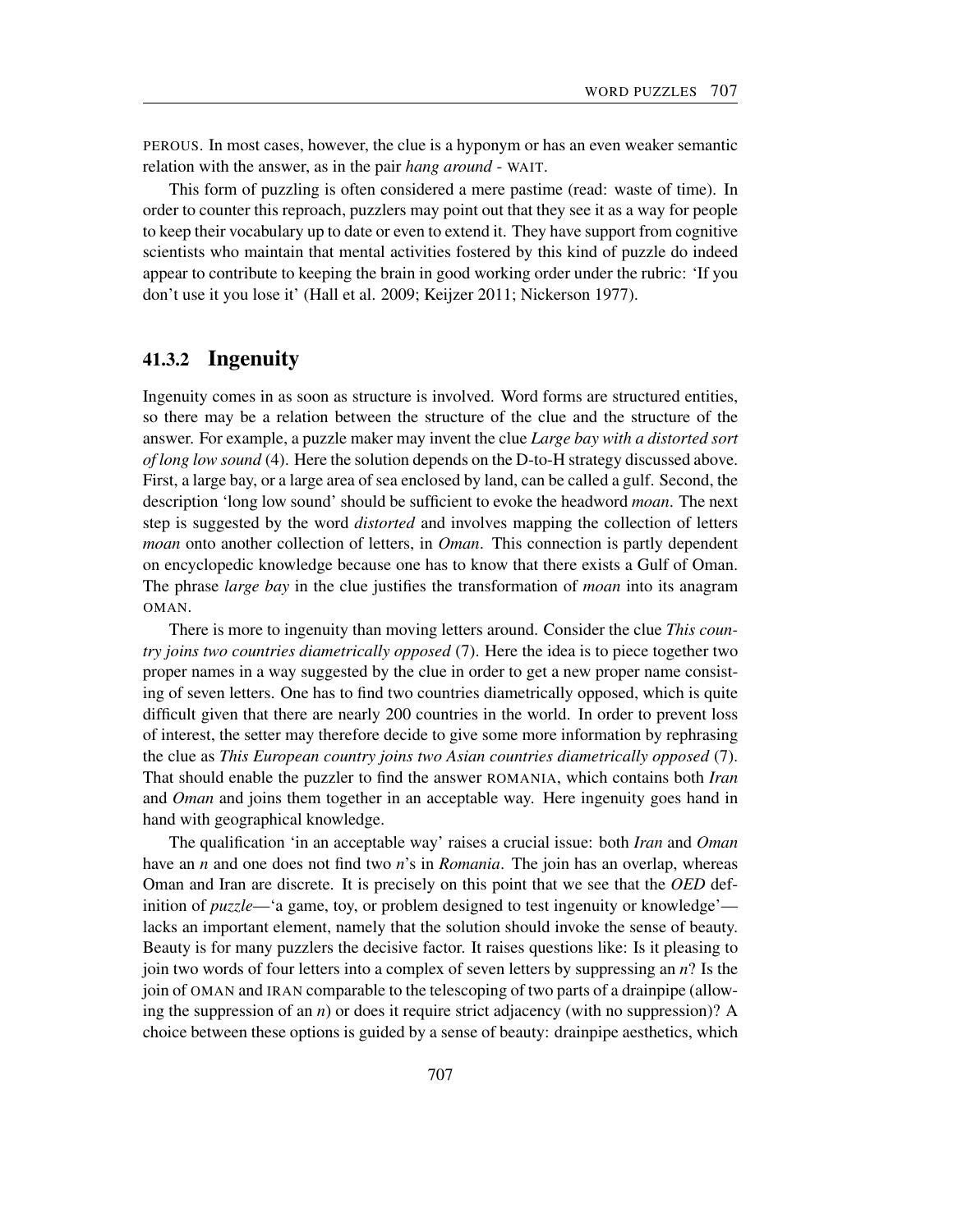allows the smuggling away of a redundant *n*, may be considered a weakness, whereas strictness may be regarded as being closer to the Platonic ideal.

### 41.3.3 The sense of beauty

There can be no doubt about the sort of beauty under consideration: it is Platonic in the pure philosophical sense, predominantly so because in puzzling there is not only a tendency for a perfect match between clue and answer but also a need to match an answer with an ideal immaterial Form.

To illustrate how closely the search for beauty is connected with puzzling, consider the following true story. In the basement of our former house, the cupboard built below the flight of stairs going up to the main floor had a moisture problem due to lack of ventilation. As the door of the cupboard already had some holes in it, the logical step was to bore some more holes in the stairway. Freehand. Over-confidence is not always a



good guide, so the result in (a) was ugly. It should, of course, have been what is shown in (b). This figure fails to be the ideal form itself because a representation has all the limitations of concreteness. This would become obvious if, for example, the picture was enlarged up to the level of pixels. Underlying the representations (a) and (b), however, there is an abstract complex of measures and proportions determining the beauty of a structure in which three dots are located in a box: (b) is clearly much closer to the Ideal Form than (a).

Although pictures do not have anything to do with clues and answers in word puzzles, they demonstrate the close connection between the sense of beauty and the sense of perfectness. At a certain level of ingenuity, clue and answer need to form a perfect pair. This puts heavy constraints on puzzle-makers, as we shall see. We now have three guides to puzzling: knowledge, ingenuity, and beauty. These three together will lead us through the domain of word puzzles.

### 41.4 FLATS, FORMS AND CROSSWORDS . . . . . . . . . . . . . . . . . . . . . . . . . . . . . . . . . . . . . . . . . . . . . . . . . . . . . . . . . . . . . . . . . . . . . . . . . . . . . . .

For linguists the domain of word puzzling is fascinating because of the important role of elementary mathematical operations underlying the activities of the puzzlers, such as permutation, deletion, addition, substitution, reversal, joining, splitting, and many other formal operations. One has to take that literally: these are operations on word forms, rather than on word meanings. Certainly, meaning does play a role but very much in the way in which it is taken in the Chomskyan generative theory: as a secondary touchstone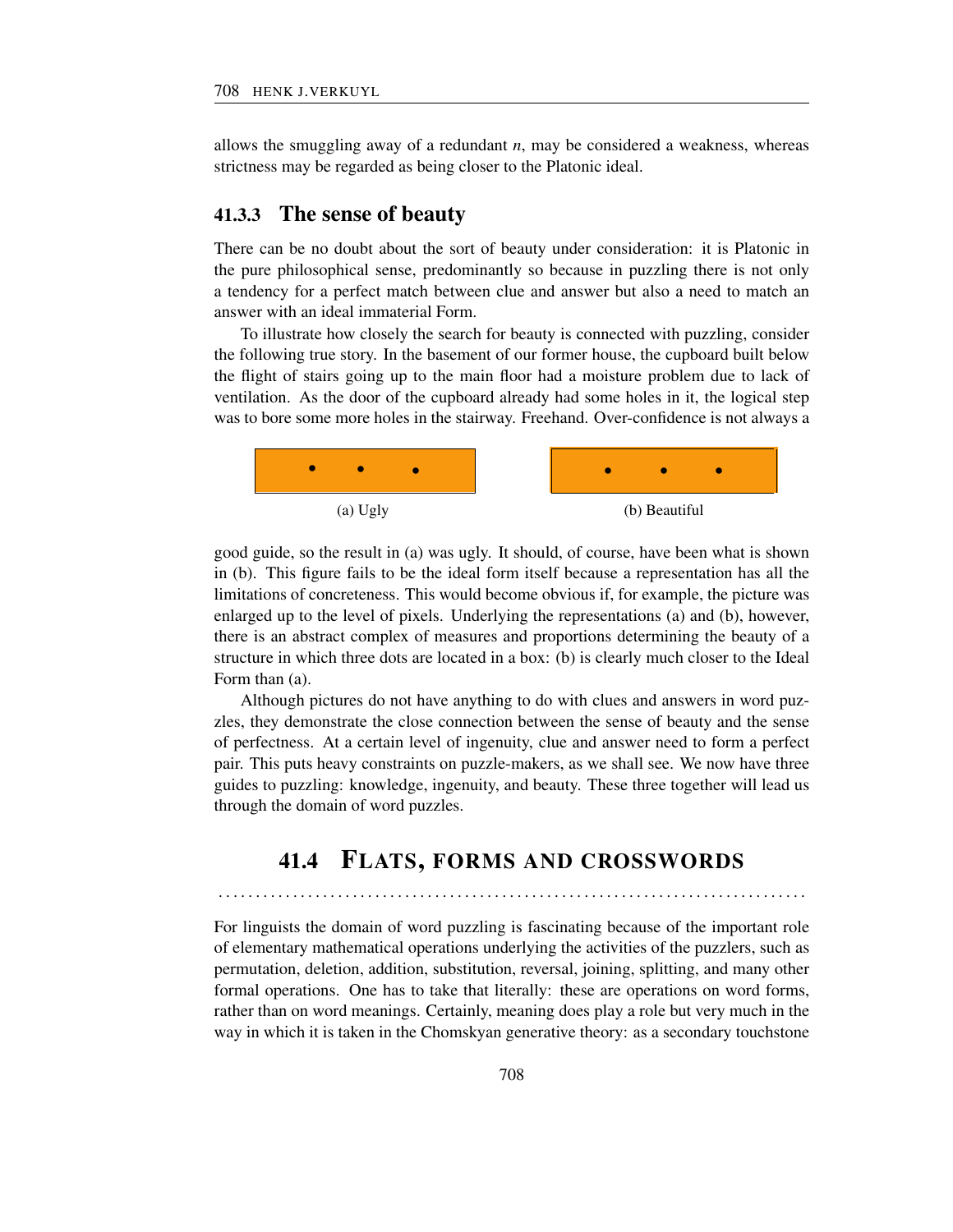for syntax. This can be demonstrated briefly with the help of some examples taken from the website of a prominent American puzzle organization, the National Puzzle League (NPL), founded on 4 July 1883. In the 130 years of its existence the NPL has collected more than seventy different types of word puzzles. Their principal distinction is quite useful in its simplicity:

- 1. Flat. A flat has one dimension: the answer is a single sequence of letters forming a word in some specific way relating to the clue.
- 2. Form. A form is two-dimensional and presumes a crossing of words.

Flats will play an important role in the present chapter, forms to a lesser degree, because the crossword, being a form in virtue of its two dimensions, has more or less freed itself from this category and so is being treated as a category of its own.



Forms in the NLP sense are essentially all sorts of geometric figures made up of words. The Right Pyramidal Windmill is just one of the many sorts of crossings in a certain prescribed mathematical figure. In the triangles the horizontal words cross with the vertical words, whereas the edges of the wings are formed by the expression *coming apart at the seams*.

Flats presume the mathematical operations mentioned above. As they also play an important role in crossword puzzles, it is necessary to pay attention to some of their properties. Flats presume an almost insane inclination to play with word forms, taking them apart or making them belong to a structured set.<sup>4</sup> The restrictions on these op-

<sup>&</sup>lt;sup>4</sup>Another manifestation of this sort of formal insanity is writing a meaningful story with the restriction that only one vowel may be used (the so-called *A*-story, *E*-story, etc.), or writing a postcard with a meaningful text consisting of only the first 13 letters of the alphabet. Or collecting palindromes in an attempt to pay tribute to symmetry in language forms. And so on. Battus (1981) is an impressive collection of different sorts of formal obsession. It was certainly inspired by Oulipo, the French Workshop for potential literature founded in 1960 by Raymond Queneau and others. Oulipo products include poems in which all the words have the same number of letters, or a novel (*La disparition* by Georges Perec) in which the vowel *e* does not appear, or a text in which each word (*n*) is one letter longer than *n*-1, etc.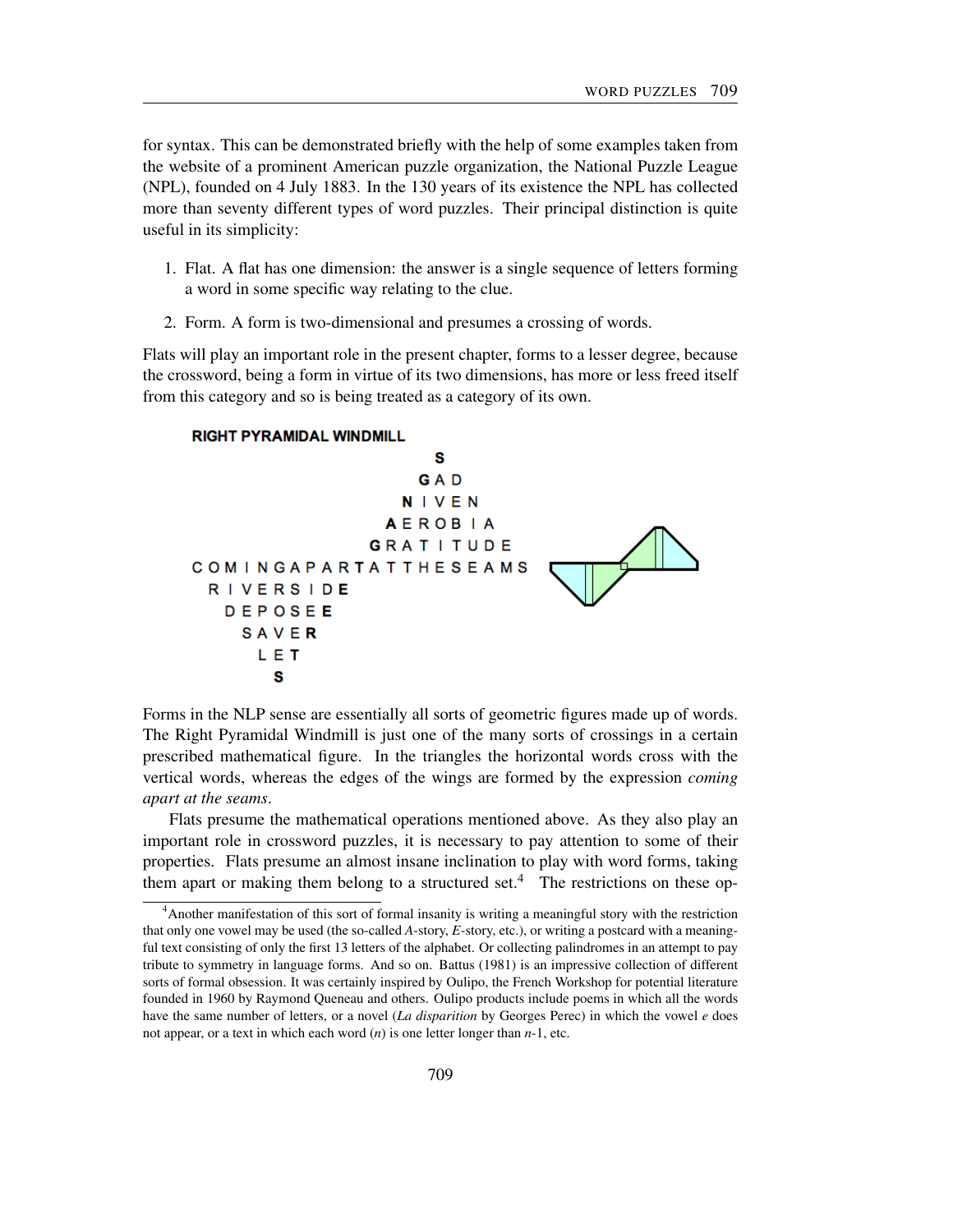erations are, however, essential: they provide the sense of beauty discussed earlier. A famous example of a structured deletion set is the following sequence:

•  $\langle$  startling – starling – staring – string – sting – sing – sin – in – n $\rangle$ .

Nothing in the word *startling* itself reveals the relationship with the other seven words in the sequence. The one-letter-deletion relation is present as part of our knowledge of English words stored in our mental lexicon. The sequence is amusing, and taken by itself it shows, to a certain degree, a glimmer of beauty. On seeing the eight words thus connected, real puzzlers will ask whether the sequence would be more perfect if it contained only nouns, or only verbs, or if just one and the same vowel were to be allowed. And, of course, they will collect the deleted letters by construing the set  $\{l, t, t\}$ a, r, t, g, s, i, n} in order to see whether words can be formed from this set which have to do with the sequence. Then, suddenly, they will experience beauty, because as soon as the letters form the word *startling*, it gives sense to an otherwise accidental sequence. No drainpipe aesthetics. But real puzzlers, however satisfied by this result, will also continue by raising the question: is this indeed the most pleasing sequence that can be made? Questions like these all boil down to an attempt to find aesthetically satisfying restrictions on the rules of the game. This is a purely Platonic way of thinking about perfectness, and as such is an organizing principle in word puzzling. (Linguists also share this affection for the beauty of restrictions in the rules they construct.)

An anagram is a flat involving the rearrangement of letters. *Beneath Chopin* (3,5,5) becomes THE PIANO BENCH. This example shows how important semantics as a complementary asset of the clue may be. The venom shown by the word play on Wasilla, the small Alaskan town which is home to the American Tea Party leader Sarah Palin—ALL I SAW—has also a semantic base. In this case we have to do with a special subcategory of the anagram: the reversal. An even stronger form of reversal is the palindrome, as in the NLP-example: DRAW PUPIL'S LIP UPWARD.

The above examples clarify the notion of flat, but they also serve as an introduction to what has become an essential part of the English cryptic crossword. The clue-answer pairs of these cryptic crosswords are generally flats. As a consequence, the English crossword is to be seen as a game playing with word forms rather than with word meanings.

# 41.5 COMPARING THE ENGLISH AND THE DUTCH CROSSWORD

. . . . . . . . . . . . . . . . . . . . . . . . . . . . . . . . . . . . . . . . . . . . . . . . . . . . . . . . . . . . . . . . . . . . . . . . . . . . . . .

This section is not an introduction to the English or Dutch crossword. There are many good introductions on how to solve cryptic crosswords.<sup>5</sup> Yet it is necessary here to say

<sup>&</sup>lt;sup>5</sup>For the ingredients and history of the English crossword, see Amende (2001), Arnott (1981), Danesi (2002), Greeff (2003), Greer (2001), Macnutt (2001), Shortz (2006), and Skinner (1993). For the Dutch crossword, see Verschuyl (2004, 2005).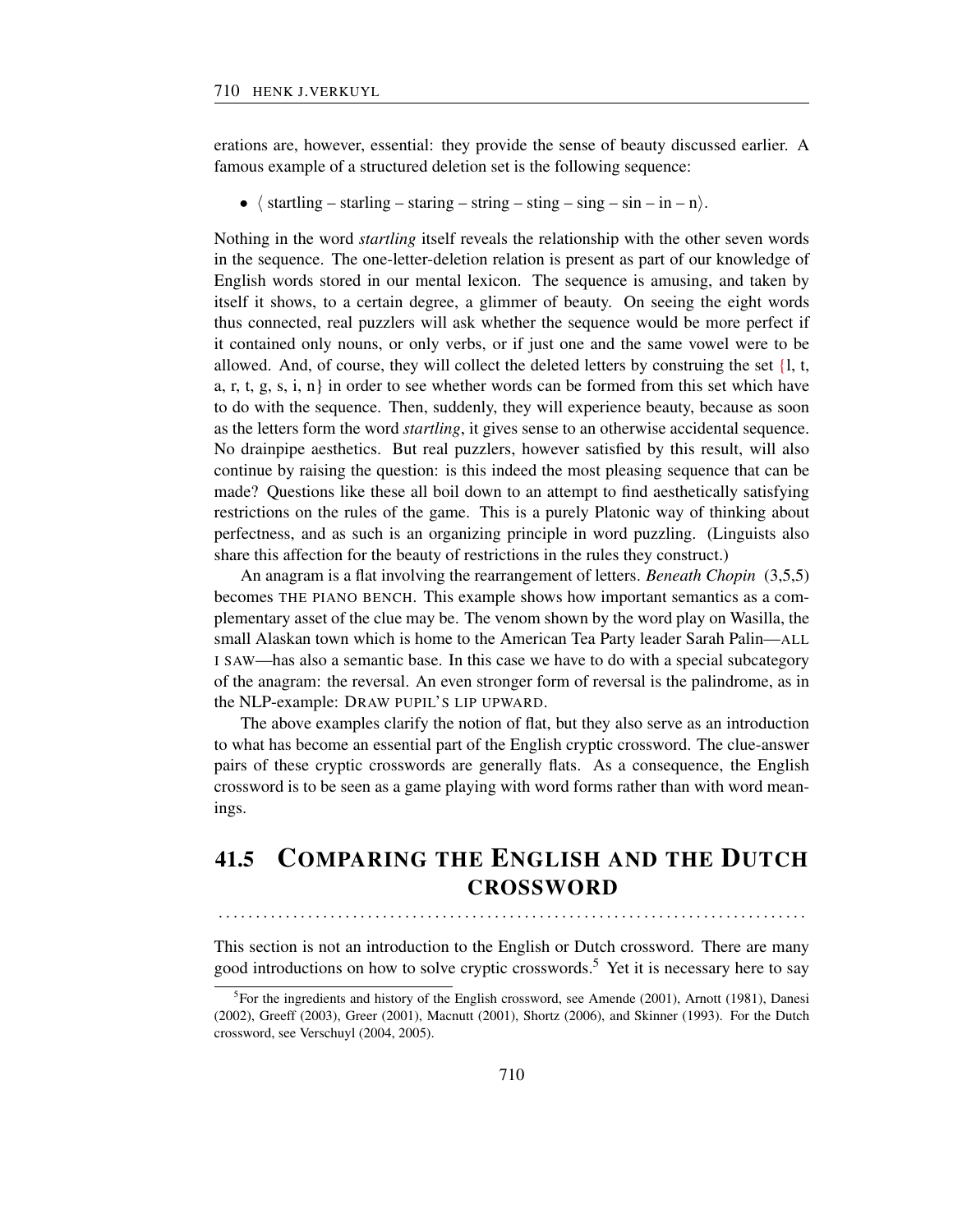something about the history of word puzzling in the two countries, although many of the books mentioned in the footnote to this paragraph give historical information.

What justifies the comparison of the English and Dutch styling of the crossword is that it sheds light on how deep the effects of certain orthographic conventions are on the notion of the word in the mental lexicon. This can be shown by reviewing in detail the semantic relations between a clue *C* and its answer *A* and the way these are handled in English and in Dutch.

### 41.5.1 Some history

Crossword puzzling has been popular in Britain and the Netherlands since the 1920s, but the two countries share a warming-up period before the advent of the crossword proper. Newspapers played an important role in popularizing all sorts of word puzzling, there being no puzzle magazines at the time. The majority of puzzles were flats: anagrams, charades, reversals, containers, and the like, mostly aimed at children. At the beginning of the last century, the liberal Dutch newspaper *Algemeen Handelsblad* started a special children's section on its back page called *Below the Line*, edited by Dr. Linkerhoek ('Dr Left Corner'). Children (and their parents) were entertained with language games of the sort just discussed, but also with curious slips of the tongue, amusing examples of misunderstanding, little stories and poems. The puzzle section did not appear out of the blue; at the end of the 19th century several newspapers already had sections with puzzles having a high pedagogical content. The letter puzzle in Table 2, for convenience transposed here into English, is quite typical of the period. The answers to the six clues are HORSE, DEAR, SHORE, SHED, HISS, RAID, giving the solution HORSERADISH. Here, the need to spell correctly is combined with general knowledge and the basic principle of cryptography—the representation of letters by ciphers.

The Filler can be seen as a prelude to the development of forms, i.e. the twodimensional puzzle (see Table 3). Only one vertical column intersects meaningfully with the horizontal lines.

| The whole has 11 letters and is a plant of the cabbage family |                                              |  |  |  |
|---------------------------------------------------------------|----------------------------------------------|--|--|--|
| 1 2 6 10 5                                                    | animal                                       |  |  |  |
| 8576                                                          | utterance of surprise                        |  |  |  |
| 4 1 2 3 5                                                     | going on it from the boat may cause wet feet |  |  |  |
| 10 1 5 8                                                      | small building for storage                   |  |  |  |
| 119410                                                        | make the sound of the 19th letter            |  |  |  |
| 6798                                                          | sudden attack                                |  |  |  |

Table 41.2: Letterpuzzle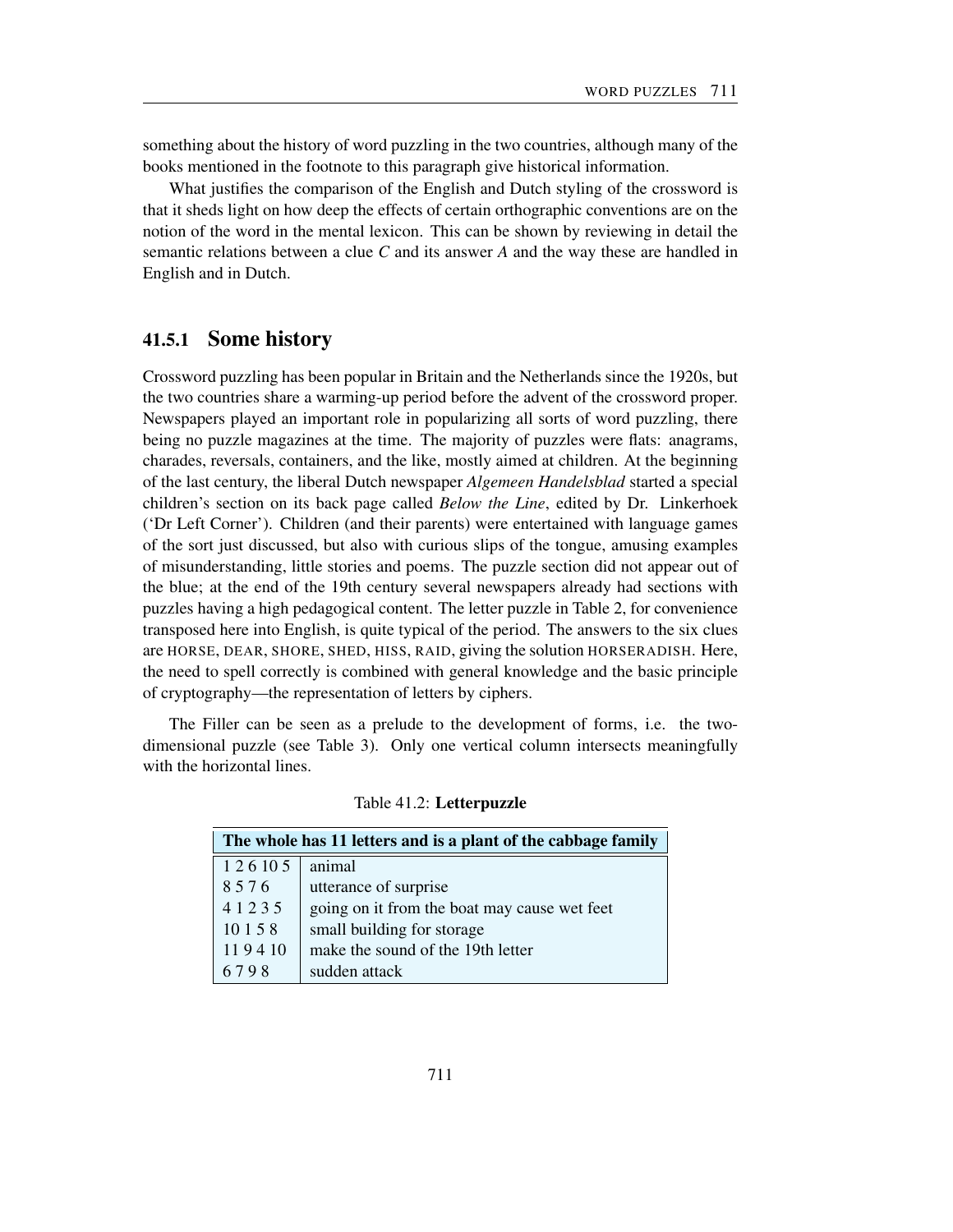| The middle column forms the name of an English politician |   |                  |   |   |              |  |  |
|-----------------------------------------------------------|---|------------------|---|---|--------------|--|--|
| Broad silk necktie                                        | A | S                |   |   | Т            |  |  |
| Operetta composer                                         | L | E                | H | A | R            |  |  |
| Lean and haggard because of sufffering                    | G | A                | U | N | T            |  |  |
| Opera by Bellini                                          | N | $\left( \right)$ | R | М | $\mathsf{A}$ |  |  |
| Person who competes in a race                             | R | A                | C | E | R            |  |  |
| Very pale with shock, fear or illness                     | A | S                | H | E | N            |  |  |
| Animate object as distinct from a living being            | т | H                | I | N | G            |  |  |
| Exclamation used as a greeting                            | H | E                | L |   |              |  |  |
| Extended exchange of strokes                              | R | А                | L |   |              |  |  |

On 19 december 1913, two days before Arthur Wynne published the first crossword puzzle ever in *The New York World* newspaper, the daily *Algemeen Handelsblad* published the puzzle in Fig. 41.1. This is very close to what was introduced by Wynne because here words are indeed crossing. The clues were given in the form of instructions going from one outside letter to the other: *Put letters in the little squares, so that you can read from*: A–B: is lighted on festive occasions [LAMPION]; C–D: a magnificent building  $[KASTEEL = castle]; D-A: used by a wagoner to guide his horse [LEIDSEL = rein]; C-B:$ every girl loves to have in her hair [KRULLEN = curls]; E–F: the word that misses in: *The little thing walked ... into the school alone* [PARMANTIG = jauntily]; G–H: is found at the bottom of a doorway [DREMPEL = threshold]. It is remarkable that the answers C–D, D–A and C–B are reversed. The Dutch word corresponding to the English *castle* is *kasteel*, not <sup>∗</sup> *leetsak*. This sort of reversal does not normally occur in crosswords. This

| А |           |           |             | E            |             |                |                | B |
|---|-----------|-----------|-------------|--------------|-------------|----------------|----------------|---|
|   | L         | A         | $\mathbf M$ | ${\bf P}$    | I           | $\overline{O}$ | $\overline{N}$ |   |
|   | E         |           |             | $\mathbf{A}$ |             |                | E              |   |
|   | S         |           |             | $\mathbf R$  |             |                | L              |   |
| G | D         | ${\bf R}$ | ${\bf E}$   | $\mathbf{M}$ | $\mathbf P$ | E              | L              | H |
|   | $\bf I$   |           |             | $\mathbf{A}$ |             |                | U              |   |
|   | ${\bf E}$ |           |             | N            |             |                | $\mathbb{R}$   |   |
|   | L         | ${\bf E}$ | ${\bf E}$   | T            | ${\bf S}$   | A              | $\rm K$        |   |
| D |           |           |             | F            |             |                |                | С |

Figure 41.1: Proto-crossword puzzling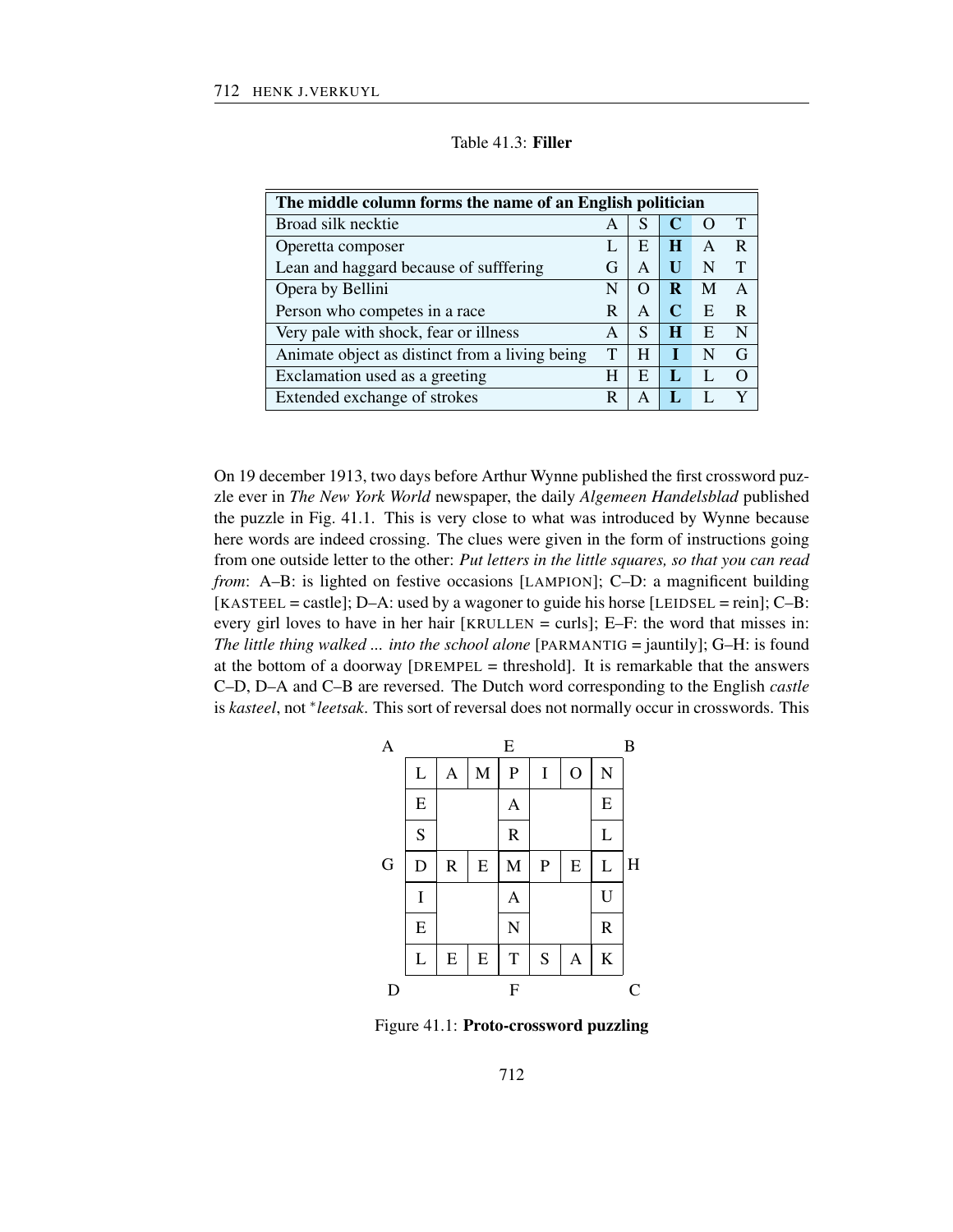turns out after all not to be the first crossword, because essential for the crossword is, of course, that given a vertical-horizontal crossing of words, adjacent rows and columns also cross. The four gaps hide a check failure.

Summarizing, one can observe that in the tradition of word puzzling at the end of the 19th and the first quarter of the 20th century, there is an increasing tendency to move from flats to forms. One may see this as a development preparing the ground for adult puzzles. Given the increased complexity of the task, crosswords appeared to be more suitable for adults than for children; in general, word puzzles for children should not take too long to solve because there are so many other games to play.

### 41.5.2 Diverging developments

The English cryptic crossword has a high degree of flatness, in the sense that all the tricks characterizing this form of word puzzling are an essential part of what gives the English crossword its unique character. The development of the crossword in the Netherlands has focused less on flatness. This does not mean that there has been no interest in it.<sup>6</sup> But the Dutch lack of interest in flatness as an essential ingredient for crosswords certainly has to do with the crucial linguistic difference between the English and the Dutch crossword described in section 5.3.

The crossword as a form of word-puzzling made its entry in Britain in 1922. The first Dutch crossword appeared on 12 January 1925, introduced by Dr. Linkerhoek (Dr Left Corner) in the *Algemeen Handelsblad*. It began as a children's game but within a week it had invaded the adult world. It instantly became a hit, and practically all the dailies and weeklies started to offer crosswords (with enormous prizes) for adults. The Dutch crossword became a knowledge game at the same time that English crossword-setters were popularizing the cryptic crossword. In the late 1920s and the 1930s the English crossword developed into a game with heavy emphasis on ingenuity and beauty. The setters E. P. Powers (Torquemada), A. F. Ritchie (Afrit), and D. S. Macnutt (Ximenes) are generally considered to be the ones who established the rules determining the level of ingenuity and the criteria for beauty. In view of the discussion in section 3.3 about Platonic beauty, these rules constrain the game aesthetically by determining what constitutes a pleasing clue-answer pair. Meanwhile, the Dutch crossword developed into a pedagogical game centred around lexical and encyclopedic knowledge. At first sight, this difference can be explained in terms of cultural differences between the two peoples, but the story turns out to be more complex than that.

On 12 February 1949, a left-wing highbrow Dutch weekly *De Groene* ('The Green') suddenly introduced a new type of crossword called the cryptogram under the label:

<sup>6</sup> In 1981, the mathematician and linguist Hugo Brandt Corstius produced his brilliant book *Opperlandse taal- en letterkunde* (lit. 'Upperlandic linguistics and literature') which is unrivalled in its study of all aspects of flatness. It is still very popular (witness its extended reprint in 2002), and it certainly contributed to the decision to award to Brandt Corstius the highest literary prize in the Netherlands in 1987. So there is a good appreciation in Holland for the sense of beauty in flats.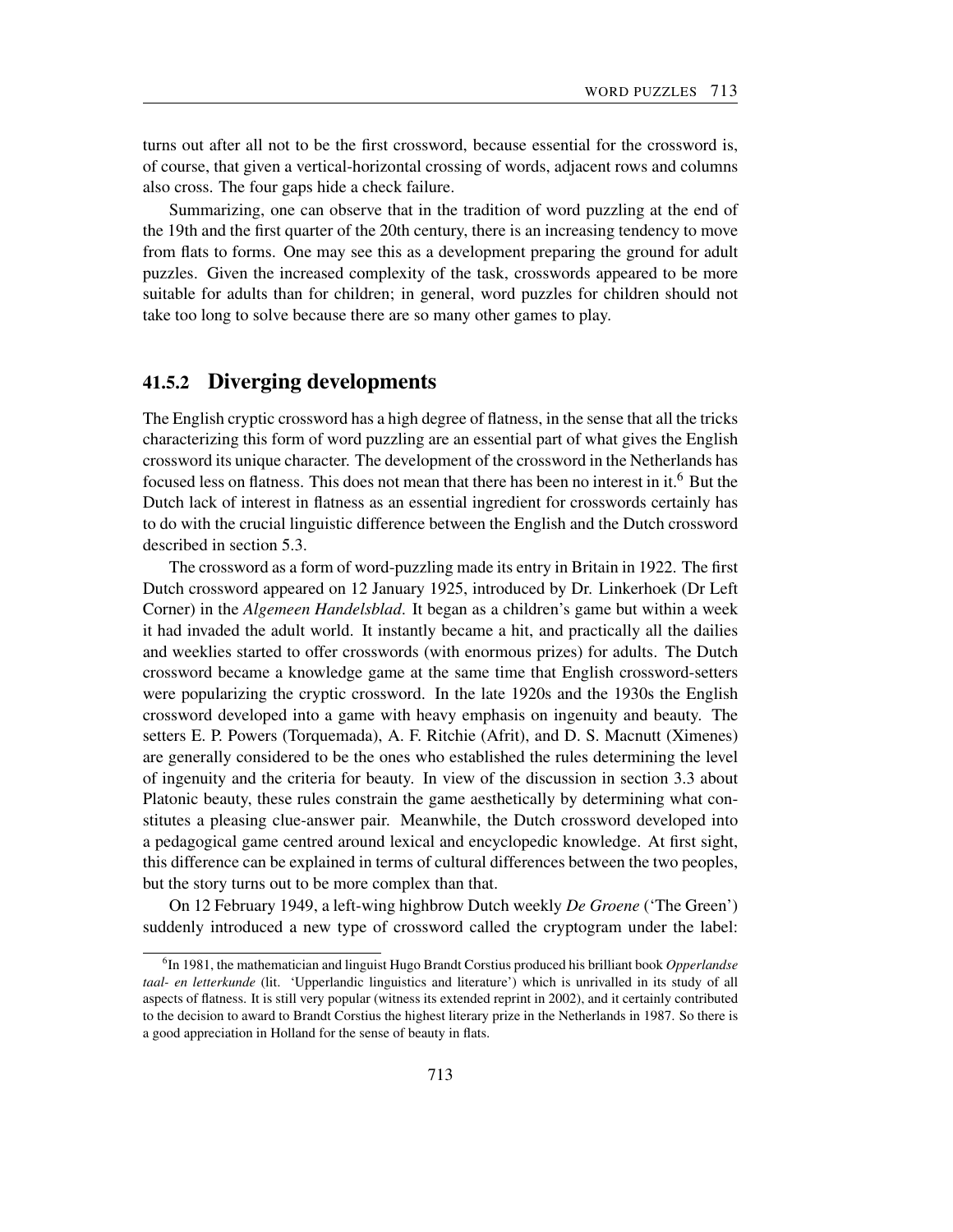'Finally the crossword puzzle has become adult.' This clearly was an attempt to transplant the English cryptic crossword as a new, more sophisticated variant of the existing knowledge-based crossword which was (and still is) popular in Holland. The enthusiastic explanation of the new puzzle form in *De Groene* reads like an introduction to the English cryptic crossword. Newspapers followed suit, and so for a couple of years the Dutch and English cryptic crosswords resembled each other quite closely.

However, the Dutch cryptogram gradually began to distinguish itself from its English counterpart by becoming more and more semantics-based. The difference turns out to be determined not only culturally but also linguistically, and is possibly due to the leading setter of the 1950s and the following decades, H. A. Scheltes (1921–1987). He started with anagrams and other tricks familiar from the basic stock of English cryptic techniques, but quite soon moved on to open up the domain of compounds for the cryptic crossword. As a by-product the answers started to increase in length, because a compound may occur as part of a larger compound written as one orthographic word. This increase in complexity and length continued in later decades, and at present is one of the hallmarks of the Dutch cryptogram. This process made it possible for the cryptic crossword to become more and more semantic. The explanation is quite straightforward: one-word compounds allow for more independent relations between parts of the clue and parts of the answer than is the case with simple words.

#### 41.5.3 Cryptogrammar

Whatever the differences between the English and Dutch cryptic crosswords, there is one thing they have in common: a semantic relation between the clue C and the answer A. Without it, the game would be impossible. We have already noted that there is a certain directionality in this relation, from D(efinition) to H(eadword), as discussed in section 3.1. This relation implies that the more general D-term in *C* should lead to a more specific or a synonymous H-term in *A*. The pair *C* = *Alternative number first by a singer* (5) –  $A$  = TENOR fulfills this requirement because the set of alternatives contains options expressed by words like *or*, *dilemma*, *possibility*, *choice*, etc., and because TEN is included in the set of numbers, not the reverse.

In logical semantics, it is quite usual to treat meanings as sets (pictured by circles). For example, the set of tenors is properly included in the set of singers, so this inclusion relation can be used to relate the meaning of the noun *tenor* to the meaning of the noun *singer*. *Tenor* is a hyponym of *singer*—as long as the inclusion relation between the set of tenors and the set of singers is taken to hold. Not all meaning relations are based on inclusion, but the use of circles makes it possible to deal with that fact too, as we shall see shortly. They also make it possible to chart the four possible logical semantic relations which can exist between words.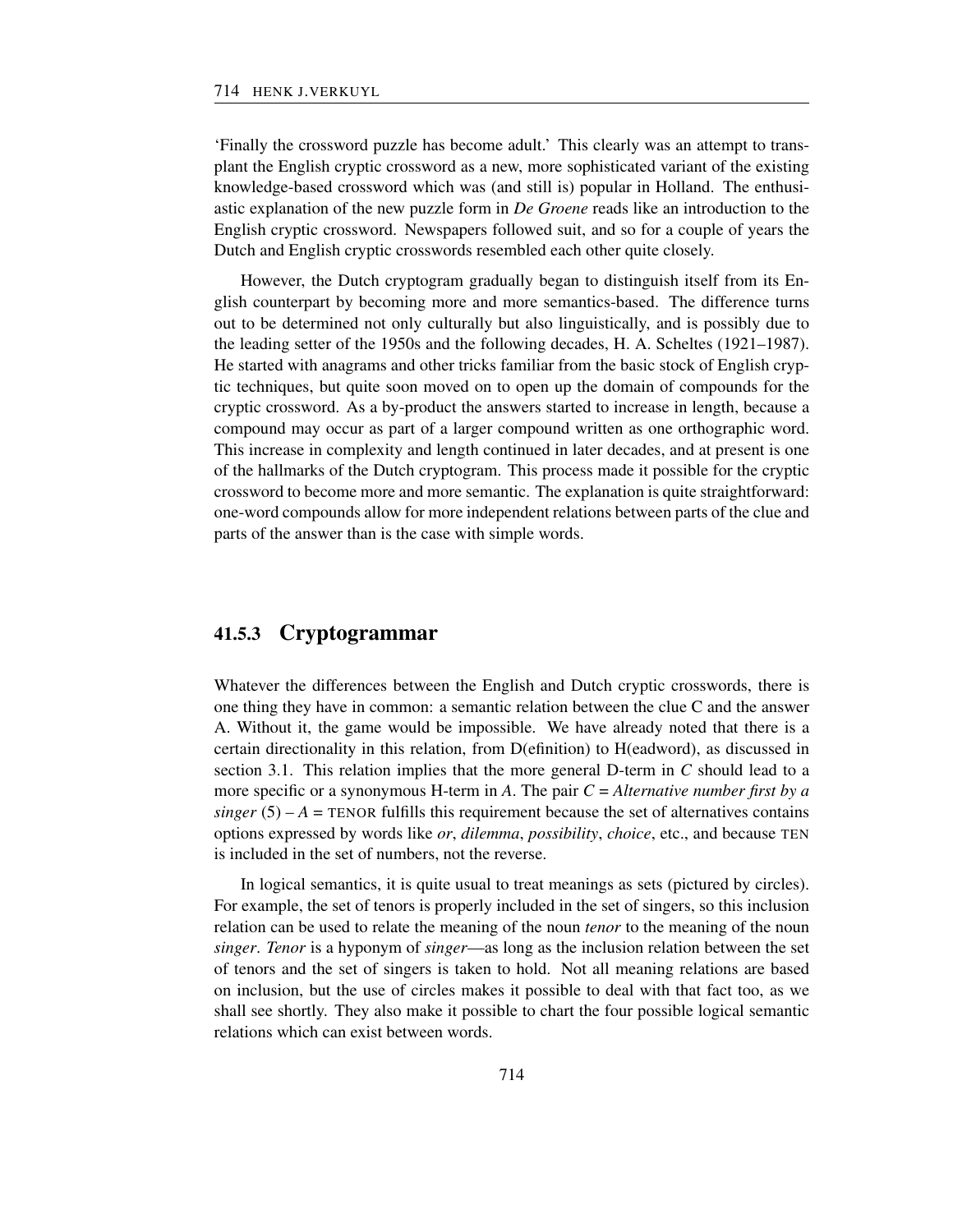### 41.5.4 Semantic relations between clue and answer

Verschuyl (2004) proposed representing the semantic relation between clue and answers as an I (represented pictorially as a vertical straight line), with the clue *C* on top of the I and the answer *A* at the bottom. This I connects the clue and answer on the basis of four logically possible relations between the circles A and C, which are shown in Fig. 41.2. The circles represent what falls under the meaning of *A* and *C* and their intersection contains information about what is shared by them. In this way, Fig. 41.2a represents a situation in which *C* is synonymous with *A*, as in the pair  $C =$  *shut* and  $A =$ CLOSE. The synonymy relation holds if and only if all things that shut also close, and conversely if all things that are closed are also shut. It is generally assumed that it is practically impossible to find two perfect synonyms (see Fellbaum, this volume). This is presumably why the *OED* hedges the definition of a synonym as a word having exactly the same or nearly the same meaning as another word.

The relation in Fig. 41.2b is that of inclusion. *Accountant* is a hyponym of *human* (as long as there are no robots doing the job; in that case, there would be members of A outside C, which would make Fig. 41.2c the proper semantic relation between the two words). In a dictionary, proper inclusion constitutes the stable semantic relation between a Headword H and the general term in the definition D: a chair is a seat which . . ., a puzzle is a game which . . ., an accountant is a person who . . ., etc. They all fit the scheme: an A is a C, where the word *A* is the hyponym of the word *C*, and *C* is a hyperonym of *A*. Hyponymy is an important means for providing structure in the mental lexicon by making it possible to get from more specific to more general information. The full meaning of the word *A* can be understood as a set of circles  $C_1, C_2, \ldots, C_n$ containing A.

The best term to label the overlap in Fig. 41.2c seems to be *contingency*, in the philosophical sense of something being a fact without having to be so. Many accountants are certified, that is, they are officially recognized as meeting some expertness criterion. But there are also accountants who are not certified. This excludes *certified* from being a hyperonym of *accountant*, which makes the semantic relation weaker than the one in Fig. 41.2b. If certification is mandatory in a country, the pair *certified* and *accountant* would fall under Fig. 41.2b as in the case of *university graduate* and *holder of a doctorate*. In many contingency relations, the position of circle A is not fixed with respect to C

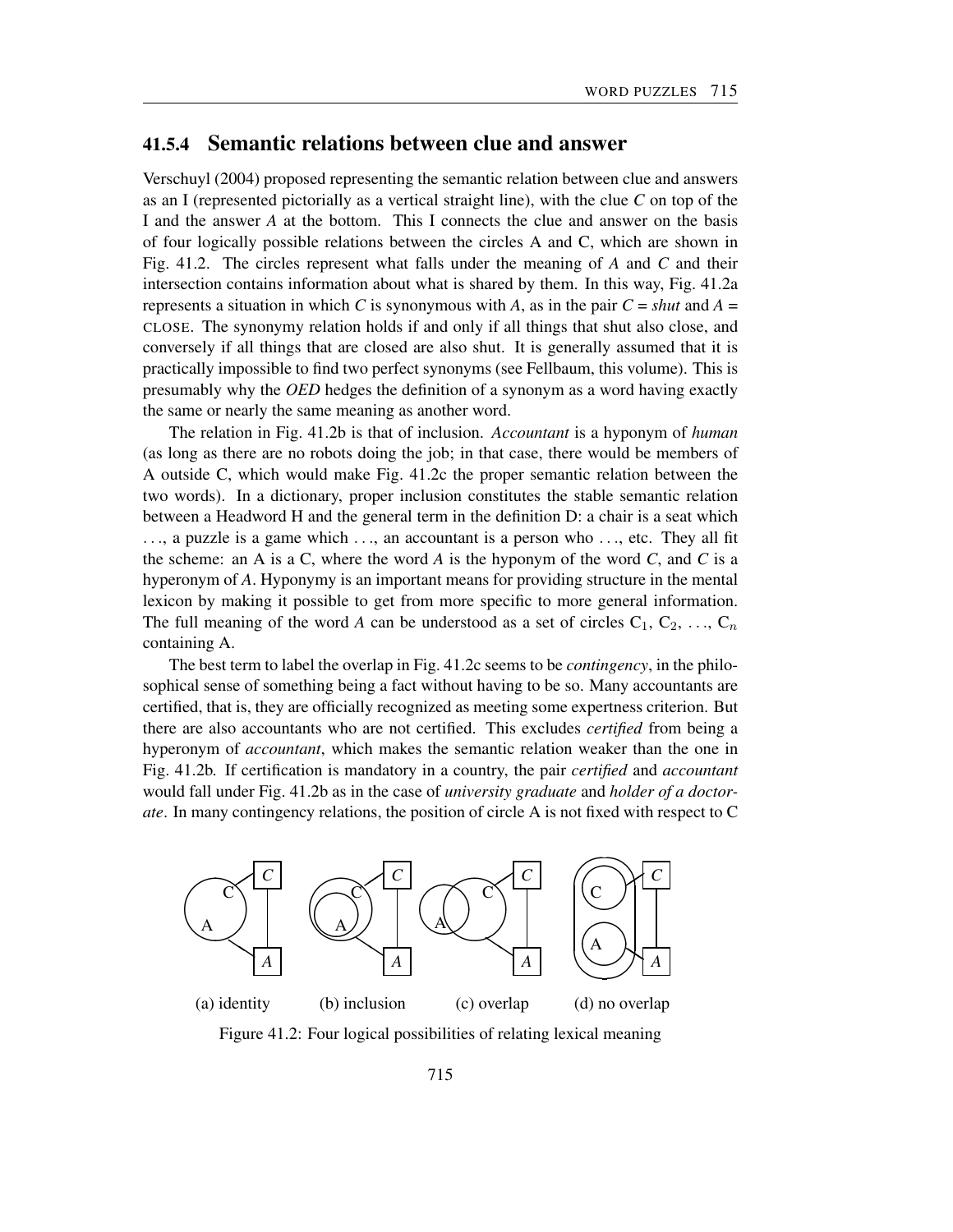and so one can see the intersection as varying between containing nearly all and nearly no members of A. If one were to move the circle A in Fig. 41.2c more to the left up to the point where only, say, 95% of A is outside C, the semantic relation would become very weak. This could apply, for example, to the pair *freckled–black-haired*, as opposed to *freckled–red-haired*, where the intersection would be larger. On the other hand, if there are situations in which *shut* and *close* are not really synonyms and the pair *C = shut* and  $A = CLOSE$  would have, say, a 95%, overlap, then Fig.41.2c also applies, but with a tendency to ignore the 5% so as to land either in Fig. 41.2a or in Fig. 41.2b. We will see that Fig. 41.2c is an interesting category in word puzzling.

Moving circle A out of C in Fig. 41.2c could continue up to the point where the intersection between A and C is the empty set. This yields the situation pictured in Fig. 41.2d. It covers pairs like *girl-boy*, *dog-cat*, but also *chair-dog*, *easily-hardly*, *centaur - amazone*, *yes-no*, *pedal-bike*, etc. Given this enumeration of pairs, Fig.41.2d would become a heterogeneous garbage can. The first step to remedy this deficiency is to put an oval O in Fig.41.2d providing a superset standing for a property that connects A and C in some way: *girl* and *boy* are in opposition given a proper domain in which this opposition counts. This could be a binary opposition such as in the case of *male* vs. *female* (within  $O = Sex$ ), or *girl* vs *boy* (within  $O = young$  human beings. In this way, Fig.41.2d can cover various kinds of complementarity relation such as negation, contrast or contradiction.

We still face the question of how to deal with non-complementary pairs like *pedal– bike*, *weather–cheerful*, *Friday–fish*. At this point it should be observed that the circles in Fig.41.2 pertain to sets and sets contain elements that can be counted. The relation between *loaf* and *bread* cannot be captured as a hyponymy relation because the word *bread* is a mass noun. (The relation, instead, is one of meronymy; see Fellbaum, this volume.) Furthermore, sets contain elements of the same ontological kind. This makes it impossible to have Fridays and fishes as members of the same set.

There are two possible ways of solving this problem. One is to appeal to the part-of relation (*pedal–bike*, *loaf–bread*, *nose–body*) and to construct a set of relations parallel to those in Fig.41.2.<sup>7</sup> The other is to keep Fig.41.2 and ask how it can deal with associations which play such an important role in retrieving knowledge stored in the mental lexicon. We will see that this second option renders the first unnecessary, and also that it contributes to our understanding of one of the essential ingredients of the English cryptic crossword, namely, associations.

### 41.5.5 Associations

Consider the connections between the words *Friday* and *fish*, *school* and *cane*, *bible* and *church*, etc. To account for them we have to appeal to associations rather than to stable

The part-of relation has received a lot of attention in psycholinguistics following Miller and Johnson-Laird (1976) (see e.g. Margolis and Laurence 1999), as well as in logical semantics (e.g. the study of mereological structure in Link 1998).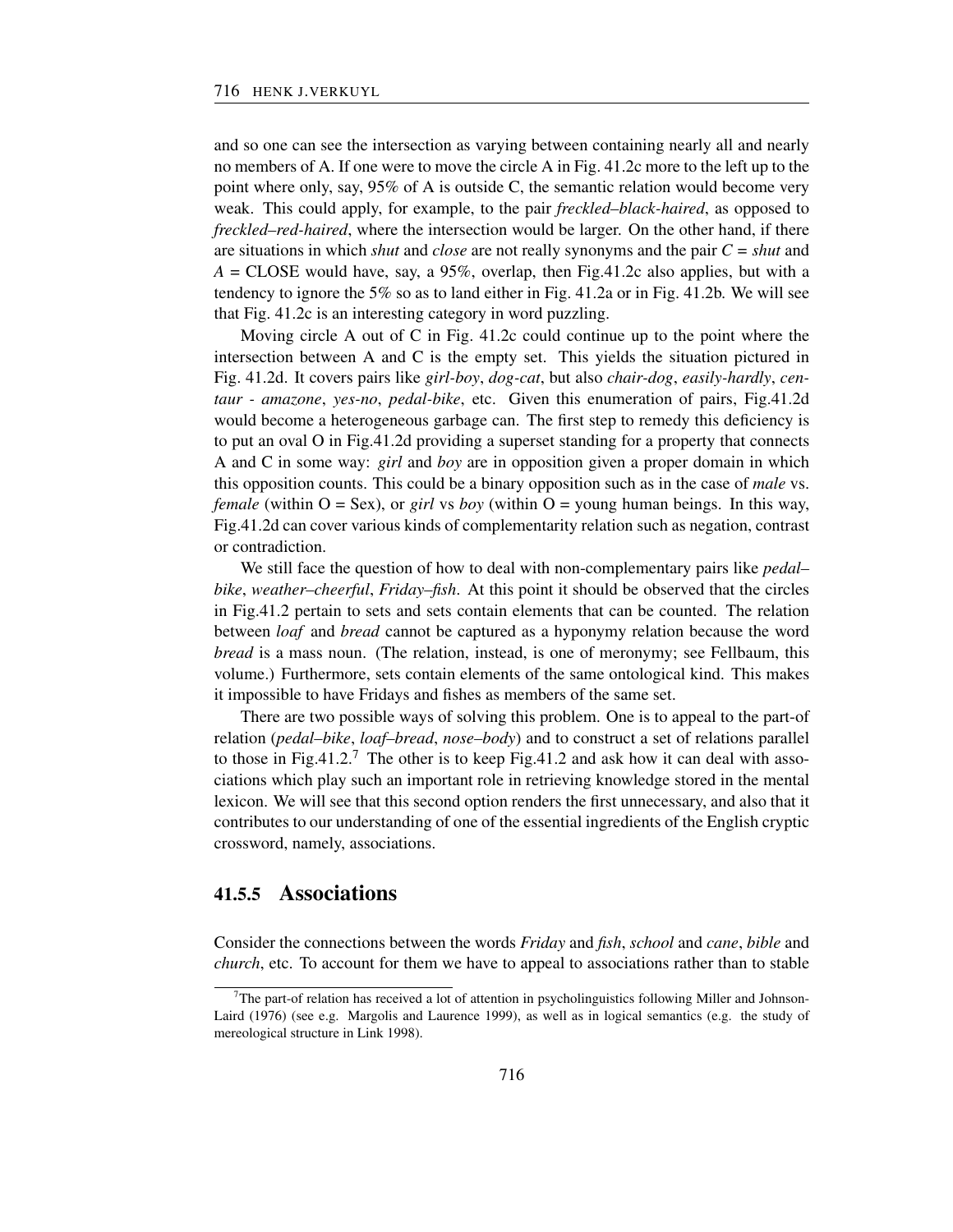semantic relations of the type displayed in Fig. 41.2a,b. All should fit in Fig. 41.2d, because their intersection is the empty set. But there is a reason to improve on that because *Friday* denotes a set of abstract temporal units and the set of fishes contains concrete objects. If we look for an appropriate oval set O containing them, we need to find a common factor putting them fully or partly in O. A plausible one is a set C of situations in which Fridays occur and situations in which fish occurs, so that a comparison between A and C can be made at the same level of abstraction. In this particular case, this could be situations in which it is Friday and situations in which fish occurs on the menu. In this way, we immediately find ourselves in the situation of Fig. 41.2c. If it turns out to be the case that fish is only eaten on Friday, Fig. 41.2b would count, but as soon as fish is eaten on other days than Friday, there is just the overlap of Fig. 41.2c. When the Catholic church used to be a more dominant force in ruling the daily life of families than is the case nowadays, the association between *Friday* and *fish* was much stronger than it is now. In terms of the intersection between A and C: the intersection was much larger than it is nowadays. The same holds for the period that schoolmasters were allowed to use the cane. Dutch speakers have a quite strong association between the football club Ajax and the colours red and white. The sets containing football clubs and the sets containing red and white colours differ too much for them to have a possible overlap. So the next step is to think of situations in which one gets information about Ajax (by seeing matches, reading about them, etc.) and situations in which the combination of red and white is being experienced. In this way, we land again in Fig. 41.2c. The relative strength of the association in Holland is determined by the dominant position of the club in the football competition.<sup>8</sup>

This analysis rests on the same foundation as what has been obtained in structural semantics of the past decades by the theory of generalized quantification which analyzes the contribution of determiners and adverbials to the formation of structural meaning of sentences. Thus the meaning of *all* can be seen in terms of connecting a set A with another set C, so that all members of A are fully contained by C (*all Advocates are Clever*) whereas the meaning of*some* can be described as warranting that the intersection of A and C in Fig. 41.2c contains at least some members (*some Advocates are Clever*). Parallel to that, the meaning of *always* and *sometimes* can be understood in terms of sets of situations being intersected. *Practically none* is a determiner which tells us that the intersection between A and C is nearly empty but for negligibly few elements. And so on. For the study of what associations are linguistically, the theory of generalized quantification turns out to be quite relevant in view of Fig. 41.2c.<sup>9</sup>

<sup>&</sup>lt;sup>8</sup>The construal of sets of situations brings the analysis of lexical meaning into the domain of what is known as event semantics, with its study of quantification over eventualities. There is an abundant philosophical, logical, and linguistic literature on this topic. See e.g. Bach (1981), Barwise and Perry (1983), Davidson (1980), Landman (2000), Lasersohn (1995.

 $9^9$ There is a huge literature on generalized quantification. See e.g. Barwise and Cooper (1981), van Benthem and ter Meulen (1984), van Benthem and Westerståhl (1995), Peters and Westerståhl (2006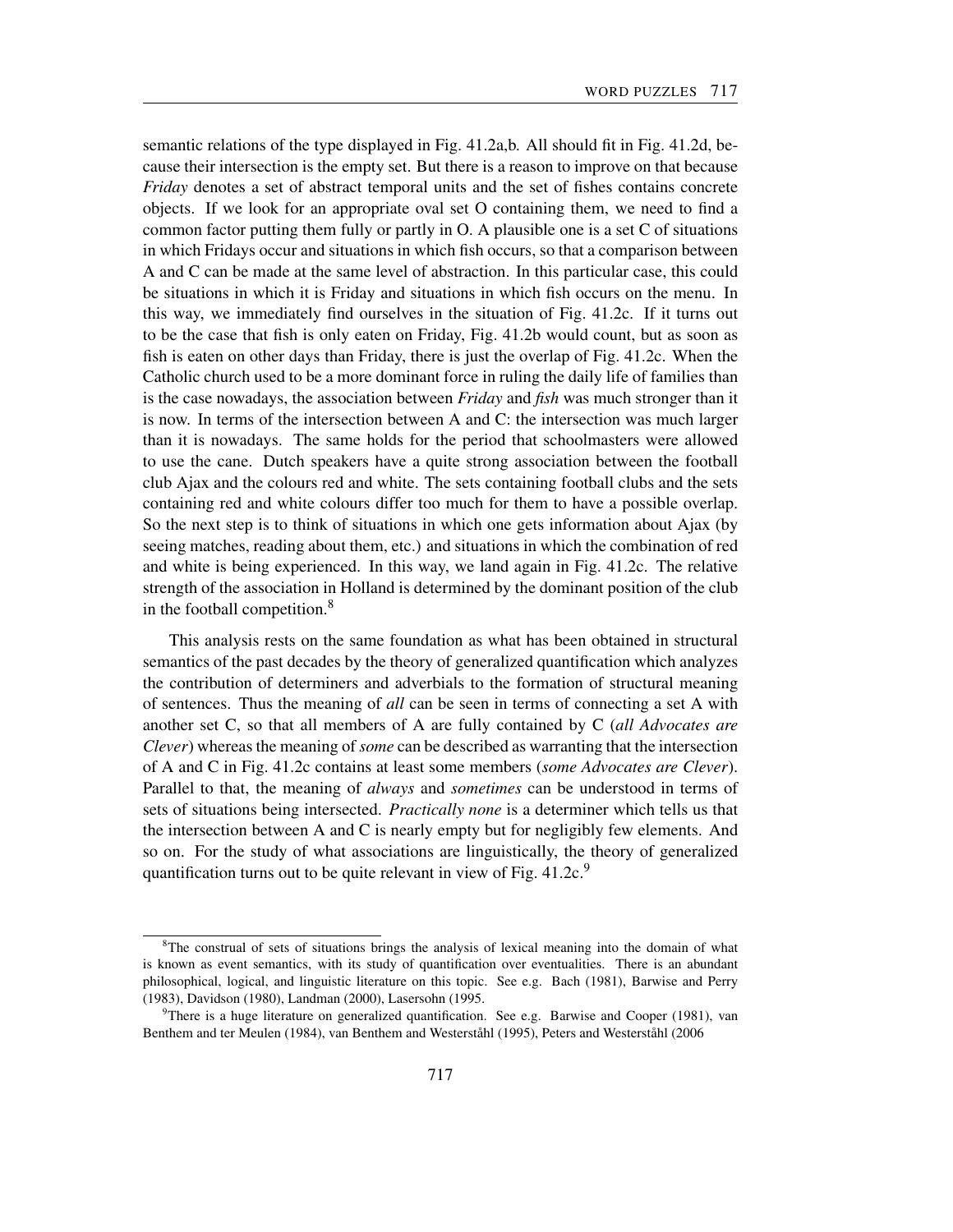The notion of association is lenient enough to capture also the relation between the count noun *loaf* and the mass noun *bread*. Indeed, the situations in which we use the word *loaf* overlaps with the situations in which the word *bread* is relevant. However, there are situations in which loaves that are not bread and there are situations in which there is bread without there being loaves. The intersection of the two sets of situations fits in Fig. 41.2c. The configuration in Fig. 41.2d turns out to be just the first step in capturing a part-of relation. Birds have limbs so a limb is part of a bird. This provides a strong associative oval, as it also does in *pedal* and *bike*, and in *treadler* and *organ*. It is clear that the set of limbs is disjoint from the set of birds, but in some sort of way the oval part-of relation has much in common with the homynymy relation in (b) or with the overlap relation in (c): it provides strong ties between two words given the construal of situations. The fact that always when one sees a tiger one sees stripes, makes it possible to consider striped as a semantic property of the noun tiger: due to the intersection of sets of situations in which one sees tigers and in which one sees stripes, this relation has the same sort of strength as the homonymy relation between two sets of countable entities.

Summarizing, it seems that for connecting the meanings of two words in a language one can appeal to the set of situations in which the referent of one word occurs and the set of situations in which the second word can apply. This also determines the logical consequences of the relation. One may not conclude from a situation in which someone is whistling that this is tuneful. This will be the case only in some situations. Associations evoked by puzzle makers are legitimized by what puzzlers have experienced in real-life situations as connections obeying one of the configurations in Fig. 41.2. In this respect, the present logical-semantic analysis ties in with psycholinguistic research into word association, semantic priming, and lexical retrieval (De Deyne and Storms, this volume; Neely 1977; Nickerson 2011).

### 41.5.6 Cryptotypes

In the preceding section, the relation between a clue *C* and its answer *A* was pictorially taken as an I. As soon as there are two I's in a clue-answer pair, there are four logical possibilities for connecting them, as shown in Fig. 41.3. The first is the H-type (where the dashed line stands for the connection between two compounding elements). An example is the pair  $C = principal route (7)$ ;  $A = HEADWAY$ . Here there is an I-connection between *principal* and *head* and a second I-connection between *route* and *way*. For another example, we could split the  $A = \text{PECABLE semantically into PEC and CABLE}$ and construct a complex clue *C* in which the chest muscle-element denoted by *pec(toral)* is associated with the strength expressed by *cable*. Another one is: *C* = *Circle an island* (4);  $A = OMAN$ . It is also easy to recognize the pair  $C = Alternative$  *number*;  $A = TENOR$ as an instance of the H-type. In Dutch, this is a very popular type. One of Scheltes' nicest pairs was *C* = *Er is een Brit teveel* (lit. 'There is one Briton too many'); *A* = OVERSCHOT 'surplus'. Dutch *over* means '(There is) too many' while *Schot* is the Dutch for word for *Scot*.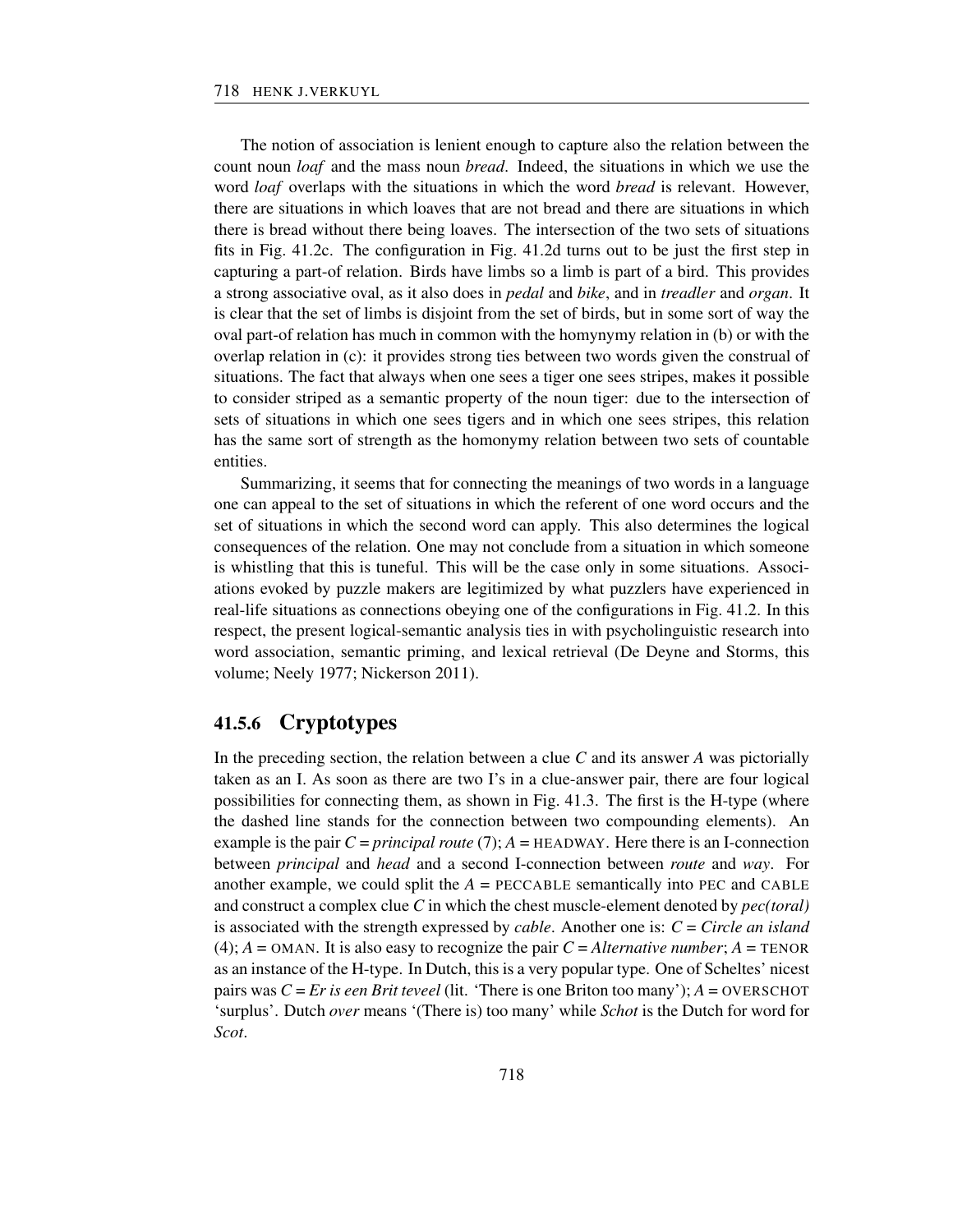

Figure 41.3: Four logical possibilities of connecting two I's.

If there is a Briton too many, there is automatically a surplus. This makes it a better clue than *Circle an island* because Oman has to do neither with an island nor with a circle.

The second type in Fig. 41.3 is the V-type. For English we have: *C* = *Tuneful American painter* (8);  $A =$  WHISTLER or *Summing up to 18* (5);  $A =$  SIGMA. In the latter case, *sigma* is to be identified both as the 18th letter of the Greek alphabet and as the mathematical summation sign. For Dutch we have C: *vogelmest* (lit: bird's manure) (4); *A* = GIER 'vulture' or 'slurries'. The V-type is based on the ambiguity of *A*. Dutch *gier* means 'vulture' which by Fig. 41.3b leads to  $C_1$  *vogel* 'bird'; *gier* also means 'manure', which in Dutch leads to the hyperonym *mest* in  $C_2$ .

The third type in Fig. 41.3 is the A-type. It is the reverse of the V-type. However, recall that in word puzzling there is the Definition-to-Head-order, which means that the answer is in most cases a hyponym of the clue or at best a synonym. The direction from C to A is from general to specific. So the A-type is an unnatural one and it hardly occurs. This is also the reason why Fig. 41.2 does not consider the situation in which C is a subset of A. A possible instantiation in English would be  $C = key (6,4); A =$ *master plot* on the basis of (near-)synonymy. In Dutch the clue could be *gier* and the answer *vogelmest*. As has been pointed out, this doesn't work well because of the wrong direction from Head to Definition. The fourth type in Fig. 41.3 is a simple I.

With I as a basic building block, a simple H and a simple V may combine into a 2:1type, as shown (in simplified form) in Fig. 41.4:  $C =$  *doubly evil sailor*; A = SINBAD. In *C* it is easy to recognize the H: evil has an I-relation to *sin* and (doubly!) *evil* has an I-relation to *bad*. From *sailor* there is one I connecting *C* to SINBAD, the well-known sailor in the Arabian fairy tale. The complex type consisting of three I-relations between Clue and Answer can be seen as an H with its right arm functioning as the left arm of a V with a 2:1 structure.<sup>10</sup>

A more linguistic example is  $C =$  *Listen to a number makes more confident*;  $A =$ HEARTEN. *Hear ten* forms an H and *Makes more confident* is connected to the answer as an I constituting the right arm of V. The clue  $C = XI$  *ay 100* occurring in Balfour (2004), a fascinating book about how important it is for immigrants to master crossword puzzling as a part of their assimilation, is a 1:2-type. The clue part *XI* leads to the number 11 which is the number of players in a football team (in this particular case the well-known English major league club *Everton*), the part *ay* occurs in the expression

 $10$ Verschuyl (2004) provides a type-logical grammar for the recursion involved; it is possible to extend the complex types H and V into more complex types by simply adding a basic type I.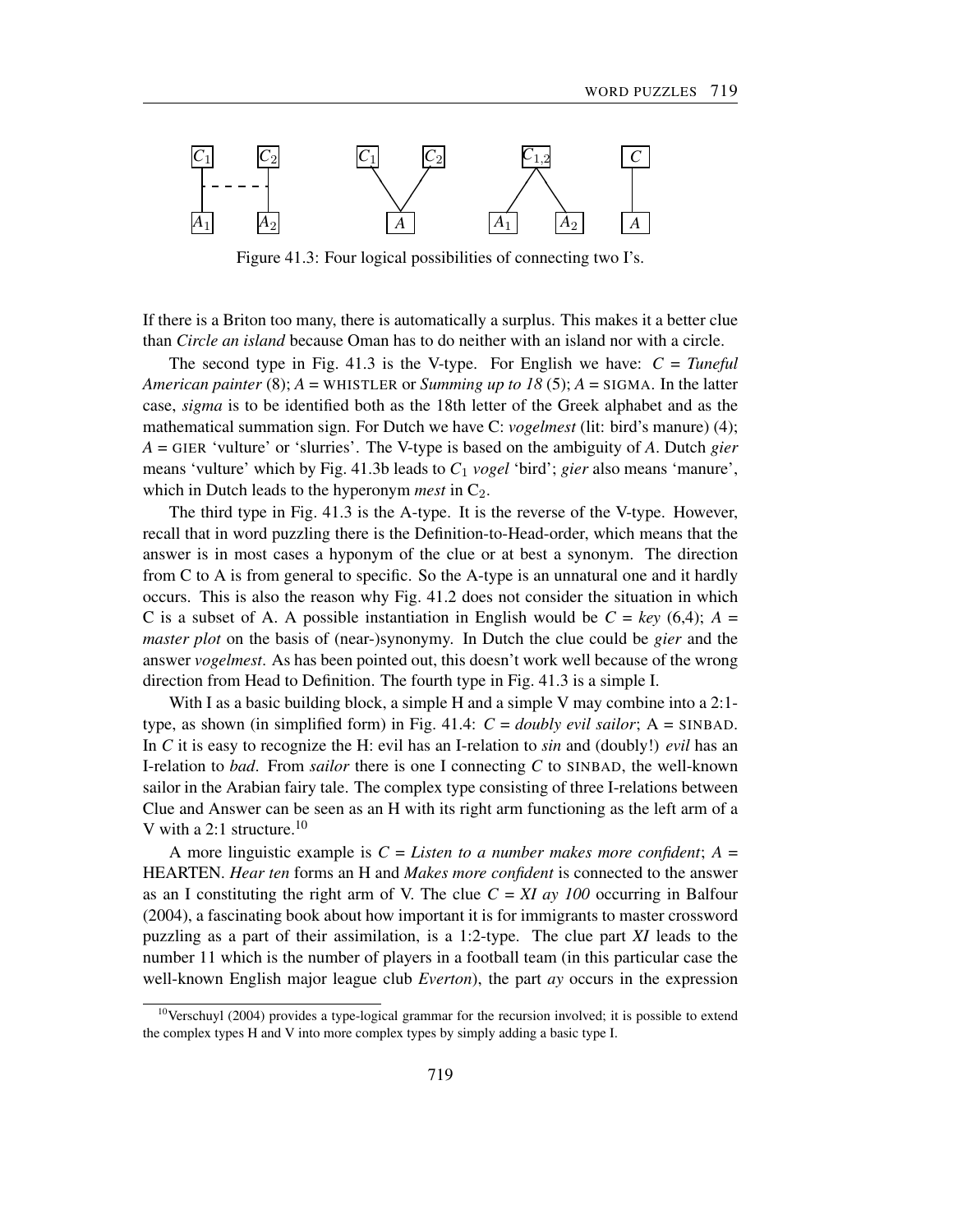

Figure 41.4: Two complex V-types: (a) 2:1 and (b) 1:2

*For* EVER *and ay*, and in cricket 100 stands for a century. A century scored is often referred to as a TON. In this way, the answer is composed on the basis of the I-pairing XI–EVERTON and the H-pairing *ay + century*–EVER+TON.

At this point it should be observed that on the typology given so far English *C–A* relations do not deviate very much from those in Dutch. But if we now introduce as a factor the complexity of an answer, the way is open for more complex relations. The 2:3 type is a typical Dutch one. *C* = *Daar liggen de spruitjes te slapen* (10) (lit: 'There lie the sprouts to sleep'); *A* = GROENTEBED (lit: VEGETABLE BED or GREEN IN BED). The left arm of V has a binary split: *de spruitjes* + *daar liggen te slapen* = GROENTE + BED, whereas its right arm is parsed as: *Daar* + *de spruitjes* + *liggen te slapen* corresponds to TE + GROEN + BED. Another nice one is: *C* = *Zij vermaken anderen daar met blunders* (9) ; A = ERFLATERS 'testators'. In Dutch, the unambiguous word *erflater* is composed of *erf-* (from the verb *erven* 'inherit'- and *-later* (from the verb *laten* 'bequeath, let'). In its plural form *erflaters* allows for another parsing into *er* 'there' and *flaters*, which is the plural form of *flater* 'blunder'. Hence the task in *C* = *They amuse others there with blunders*. But the Dutch verb *vermaken* is ambiguous: it means 'amuse, entertain' but also 'bequaeth'. Here we are in the heart of what makes the Dutch cryptic crossword cryptic in terms of possibilities given by compounding, puns and different parsing being important semantic instruments.

Verschuyl (2005) randomly sampled a large number of crossword diagrams made by different setters for both English and Dutch. For English, the average word length of *A* in Gilbert (1993), Skinner (1993), Greer (2001), and Greeff (2003) is around five letters. The same applies to American crosswords (e.g. Shortz 2006), and to the French cryptic 'mots croisés'. For Dutch, by contrast, diagrams set by the most important weeklies and dailies (most of them presenting cryptic crosswords just once a week as opposed to the simple crosswords which appear daily) have a much higher average length. At present, the average word length of Dutch cryptic crosswords has nearly doubled as compared with the average in 1950/1960, which was then comparable with the current average of the English, American, and French answers: between 5 and 6 letters per word. It is not unusual to have one-word answers in Dutch consisting of more than 15 letters. They often contain a pun, as in *C* = *Paris & Helena*; *A* = SCHAAKLIEFHEBBERS. The Dutch verb *schaken* is ambiguous between 'play chess' and 'abduct'. If you know that Paris abducted Helena and that they were lovers, then in *schaakliefhebbers* 'chess lovers' the ambiguity of *schaken* appears unexpectedly in the compound. Or in: *C* = *Het onderscheid tussen goud, zilver en brons* 'the difference between gold, zilver and bronze'; *A* = PRIJSVERSCHIL 'difference in price'. Dutch *prijs* is ambiguous between English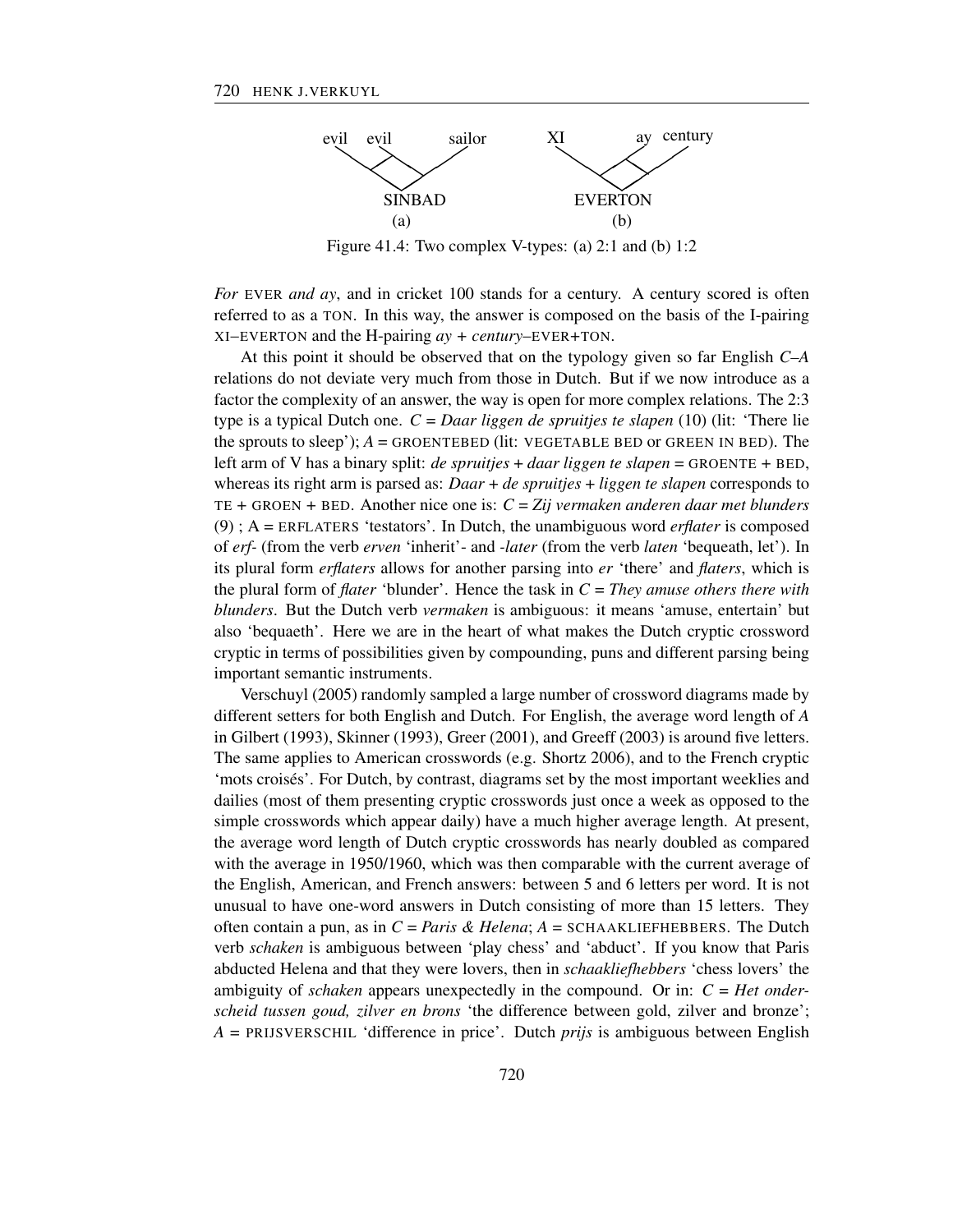*price* and *prize*. The compound *A*, however, is normally used without this ambiguity, but given *C* it suddenly appears to the puzzle-solver as a possible but highly unusual use of the compound.

### 41.5.7 The real difference

Fig. 41.3 contains straight lines because they fit Fig. 41.2a and 41.2b. In that sense, they meet the requirements of the Platonic ideal forms. However, Platonic beauty suffers from the menace of predictability and boredom. The empirical fact is that some people prefer associations to stable semantic relations between words. It is also a fact that there are really nice examples of associative clue-answer pairs, illustrated in Fig. 41.5. The H-type suffers from a weak semantic relation between *aarzeling* 'hesitation' and *twee* 'two', whereas the Dutch word *strijd* 'battle' denotes a sort of fighting (*gevecht*). Indeed, it is certainly permitted in English to connect the word *hesitation* with *double* or *two*, but semantically the relation between clue and answer falls under Fig. 41.2c. The dots between *flat* and *raft* express the weak form of the relation displayed in Fig. 41.2c: the situations in which one experiences flats overlap hardly at all with situations in which rafts occur. The semantic relation between *raft* and *float(er)* is more stable. Other examples of dot-relations are the left arm of the 2:1 V-type consisting of the *C = Keep in office* and *A =* RE-ELECT. In both arms of the V there is only a weak association in the pairs *keep-*RE and *office-*ELECT.

The 2:1-type at the right side in Fig. 41.5 is helpful for understanding an essential feature of the English crossword: the mixing of object language and metalanguage. *Hat* and *pipe* are used in the language to talk about hats and pipes. Italics indicate that we are talking about the words *hat* and *pipe*. Setters do not make the distinction, in order to mislead. This brings up the semantic relation in Fig. 41.2d; there is no overlap between the set of hats H and the set  $HL = \{a, h, t\}$  of letters forming the word *hat*. The same applies to the set P of pipes and the set PL = {e, i, p} of letters from which the word *pipe* is constructed. One has to ignore the difference between a set S and its name *S* and construe a set  $HL + PL$  which is identical to the set of letters making up a hyponym for 'things that can be found in a cemetery'.

For non-linguists, this formulation is a horror, but it reflects precisely what is happening. The identity relation involves the metalinguistic level. In *Rat must emerge from the rock layer* the clue presents *Rat must* (misleadingly) in the object language, but in fact



Figure 41.5: Weak semantic relations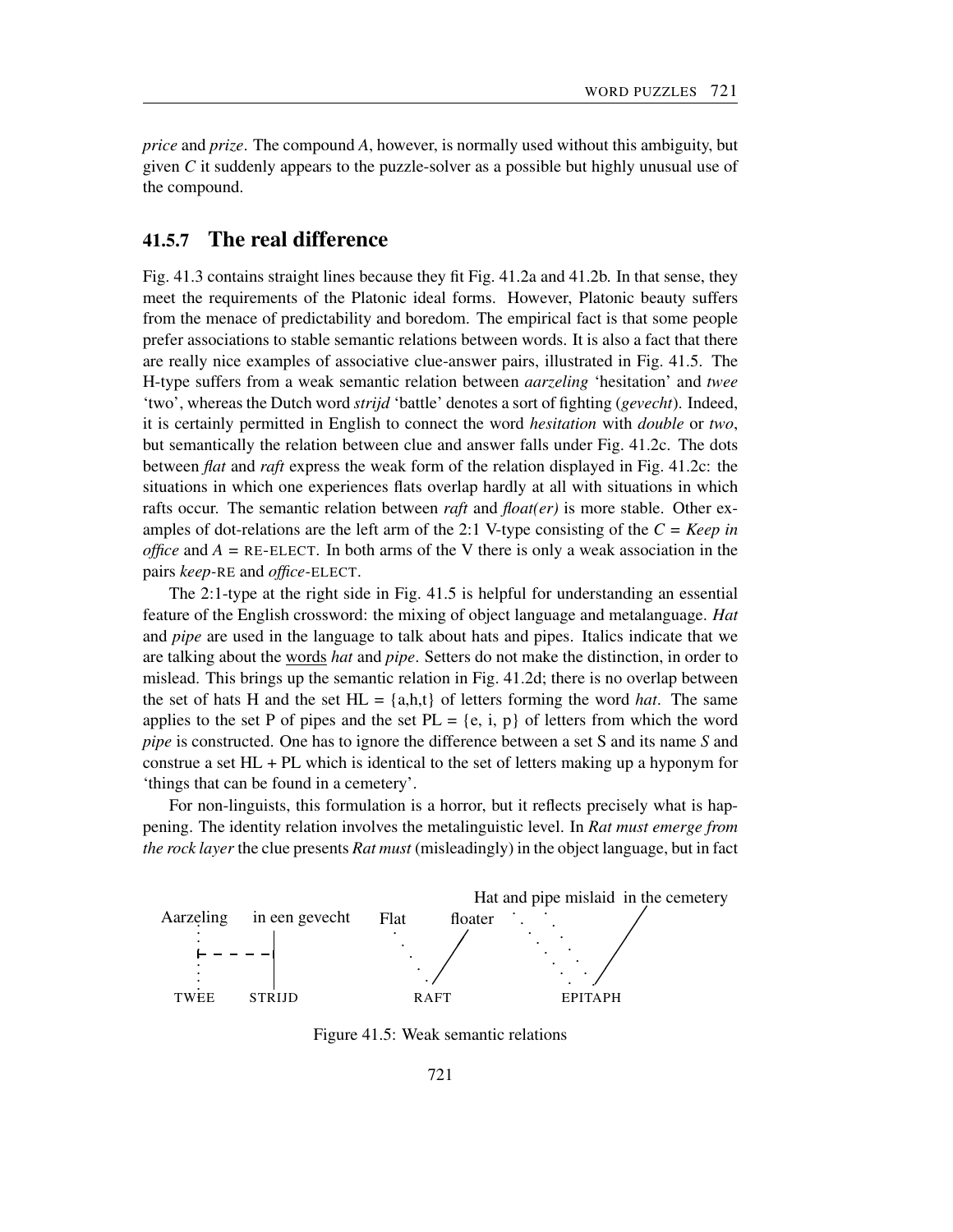it is an anagram of the  $A = \text{STRATUM}$  at the metalevel. Identity is found in the (meagre) semantics of the metalinguistic level in which two word forms in *C* are identical to one word form in *A*, their meaning relation being reduced to having exactly the same number of letters. At the metalevel, the proper noun *New York* can be seen as identical to *NY*. The same holds for the relation between  $C = \ldots$  *one*... and the letter I in the pair  $C =$ *One fled the country*; A = IRAN. This metalinguistic relation between word forms falls under Fig. 41.2a under the label of (form-)identity.

In summary, we can see what English-speaking crossword puzzlers do. Constrained by the ideal of one spaceless word per answer, they have a preference for (dotted) associations. The Dutch are more interested in complex semantic I-relations matching Fig. 41.2a and 41.2b, puns and unexpected reparsing included.

### 41.6 CONCLUSION . . . . . . . . . . . . . . . . . . . . . . . . . . . . . . . . . . . . . . . . . . . . . . . . . . . . . . . . . . . . . . . . . . . . . . . . . . . . . . .

From a linguistic point of view, it seems possible to explain some of the differences between cryptic crossword puzzling in two languages with different orthographic conventions. One can see that the notion of word in English-speaking countries is heavily influenced by the written appearance of words as surrounded by spaces. English speakers know that a compound counts as a word, but they react differently. One telling example is that when Nickerson (2011) made a list of English palindromes he reached the number of 66. But they are all simplex words in the sense that they do not have internal spacing or hyphens. A list of palindromes in Dutch would include considerably more items because compounds like *parterretrap* 'ground floor staircase' and *parterreserretrap* 'ground floor veranda staircase' are taken as one unspaced word.

In terms of the four options in Fig. 41.2, one could say that the English crossword puzzle operates in the two right-hand configurations Fig. 41.2c and 41.2d, whereas the Dutch counterpart is more open to inclusion and identity as the determining relations. This is why the H-type and the V-type have manifested themselves in the Dutch way of crossword puzzling, because the way compounds are taken in Dutch facilitates not only the simple H- and V-types but also the more complex types in Fig. 41.4.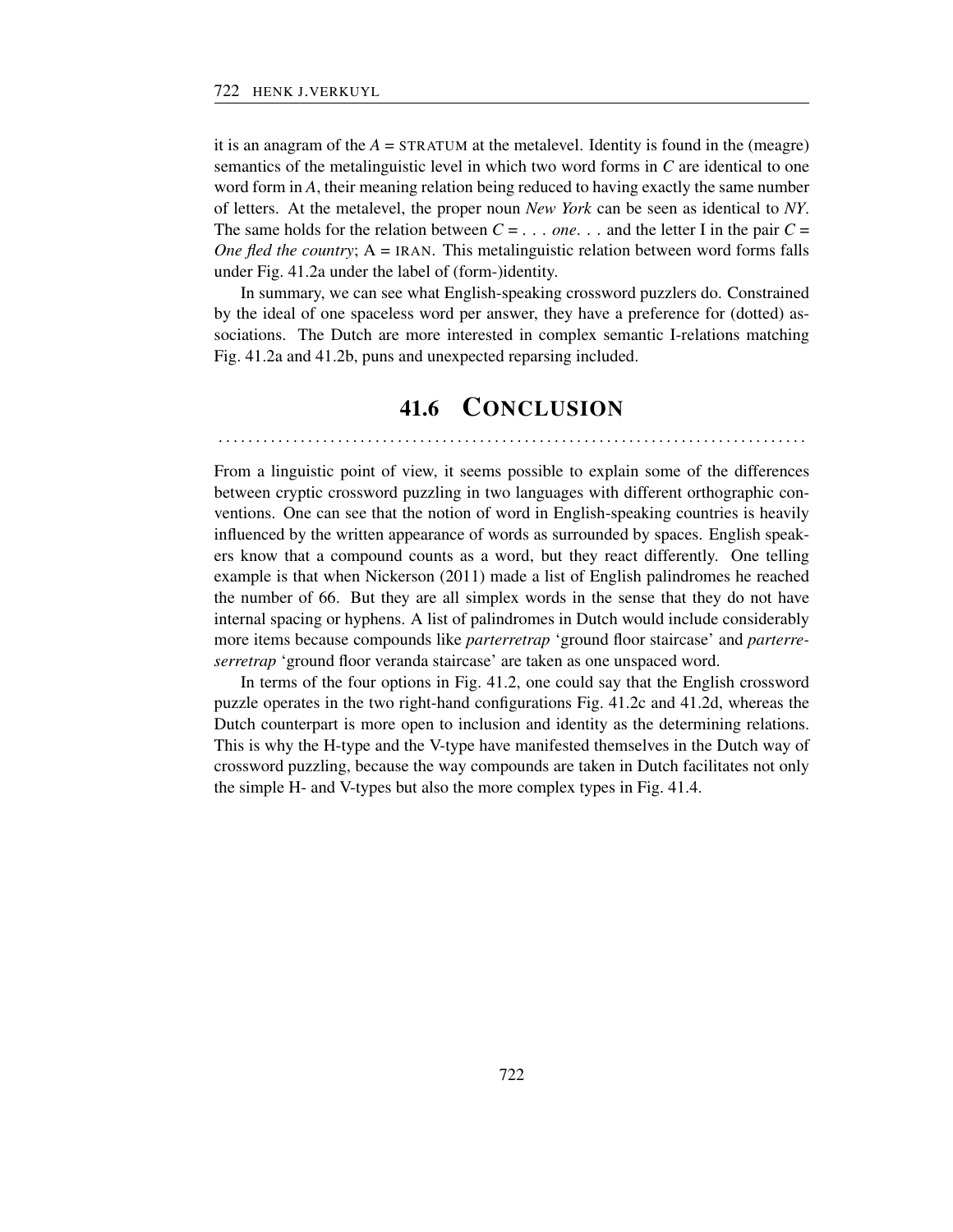#### References

Allwood, J., Hendrikse, A., and Ahlsén, E. (2001). *Words and Alternative Basic Units for Linguistic Analysis*. Götenborgs Universiteitspublikationer 123904, 12.

Amende, C. (2001). *The Crossword Obsession: The History and Lore of the World's Most Popular Pastime.* Darby, PA: Diane Publications. Repr. 2002, New York: Berkley Books.

Arnot, M. (1981). *What's Gnu? A History of the Crossword Puzzle*. New York: Vintage. Bach, E. (1981). The algebra of events. *Linguistics and Philosophy, 9*, 5Ð16.

Balfour, S. (2004). *Pretty Girl in Crimson Rose (8): A Memoir of Love, Exile and Crosswords*, 1st edn 2003. Amsterdam: Atlantic Books.

Barwise, J. and Cooper, R. (1981). Generalized quantifiers and natural language. *Linguistics and Philosophy, 4*, 159Ð219.

Barwise, J. and Perry, J. (1983). *Situations and Attitudes*. Cambridge, MA: MIT Press.

Battus. (1981). *Opperlandse taal- en letterkunde*. Amsterdam: Em. Querido. ('Battus' is a pseudonym for Hugo Brandt Corstius.) Repr. 2002.

Bloomfield, L. (1933). *Language*. New York: Holt, Rinehart & Winston; London: Allen & Unwin.

Booij, G. (2007). *The Grammar of Words: An Introduction to Linguistic Morphology,* 2nd edn. Oxford: Oxford University Press.

Danesi, M. (2002). *The Puzzle Instinct: The Meaning of Puzzles in Human Life*. Bloomington: Indiana University Press.

Davidson, D. (1980). *Essays on Actions and Events*, 3rd edn 1985. Oxford: Clarendon Press.

Gilbert, V. (1993). *How to Crack the Cryptic Crossword*. London: Pan Books in association with The Daily Telegraph.

Greeff, F. (2003). *The Hidden Code of Cryptic Crosswords: Hero Stands Among Them Anonymously*. Slough: Foulsham.

Greer, B. (2001). *How to Do the Times Crossword*. London: HarperCollins.

Hall, C. B., Lipton, R. B., Sliwinski, M., Katz, M. J., Derby, C. A., and Verghese, J.(2009). Cognitive activities delay onset of memory decline in persons who develop dementia. *Neurology, 73*(5), 356Ð61.

Jackendoff, R. S. (2002). *Foundations of Language: Brain, Meaning, Grammar, Evolution*. Oxford: Oxford University Press.

Keijzer, M. C. J. (2011). Language reversion versus general cognitive decline: Towards a new taxonomy of language change in elderly bilingual immigrants. In M. S. Schmid and W. Lowie (eds), *Modeling Bilingualism: From Structure to Chaos*. Amsterdam: Benjamins, pp. 221?32.

Landman, F. (2000). *Events and Plurality*. Dordrecht: Kluwer Academic.

Lasersohn, P. S. (1995). *Plurality, Conjunction and Events*. Dordrecht: Kluwer.

Link, G. (1998). *Algebraic Semantics for Natural Language*. Stanford, CA: CSLI.

Macnutt, D. (2001). *Ximenes on the Art of the Crossword*. Claverley: Swallowtail Books.